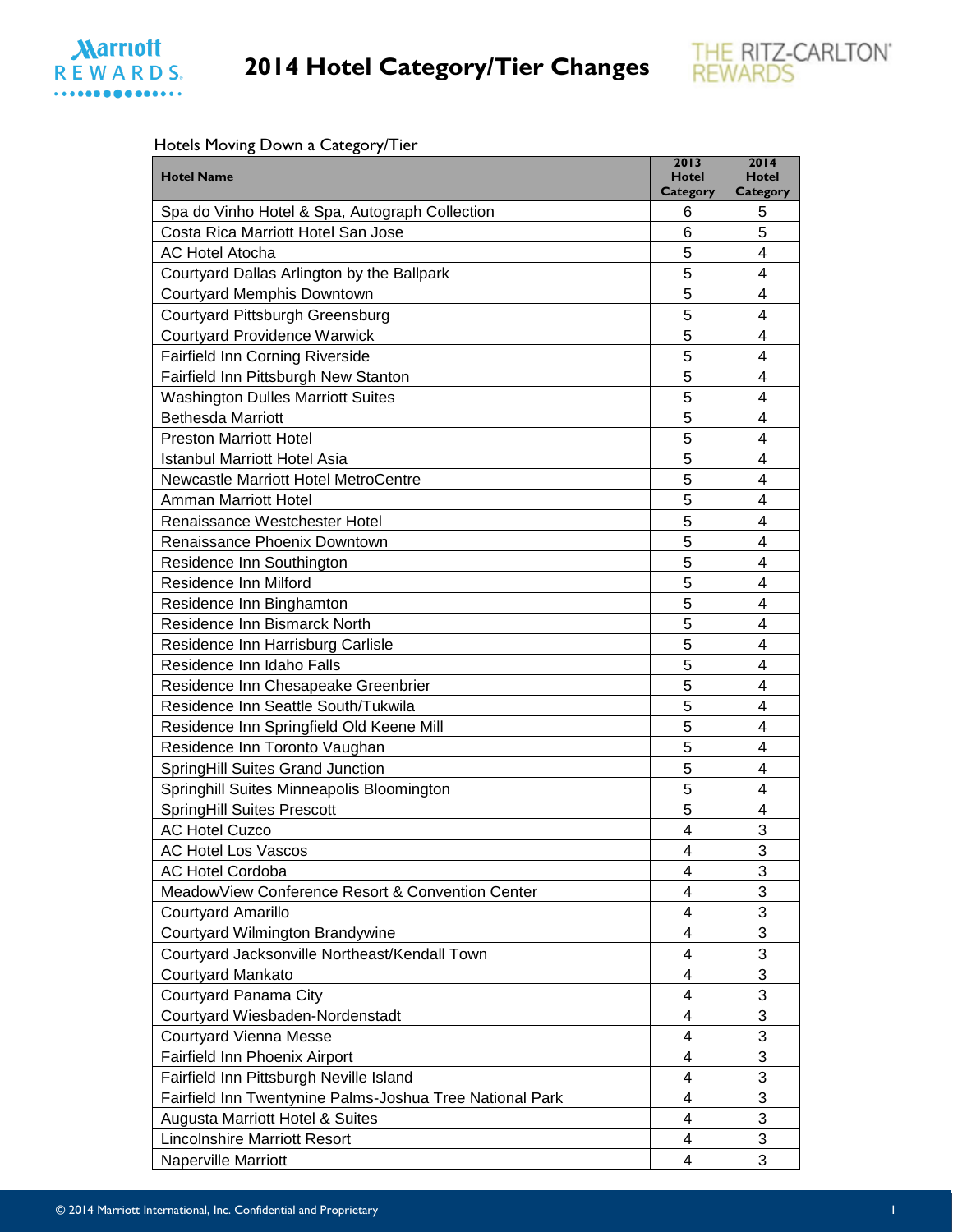



| <b>Hotel Name</b>                                                  | 2013<br><b>Hotel</b> | 2014<br><b>Hotel</b>    |
|--------------------------------------------------------------------|----------------------|-------------------------|
| <b>Fairview Park Marriott</b>                                      | Category<br>4        | Category<br>3           |
| Gaithersburg Marriott Washingtonian Center                         | 4                    | 3                       |
| Rayong Marriott Resort & Spa                                       | 4                    | 3                       |
| Armenia Marriott Hotel Yerevan                                     | 4                    | 3                       |
| Newcastle Marriott Hotel Gosforth Park                             | 4                    | 3                       |
| Cairo Marriott Hotel & Omar Khayyam Casino                         | 4                    | 3                       |
| Renaissance Johor Bahru Hotel                                      | 4                    | 3                       |
| Renaissance Antalya Beach Resort & Spa                             | 4                    | 3                       |
| Residence Inn Kansas City Overland Park                            | 4                    | 3                       |
| Residence Inn Midland                                              | 4                    | 3                       |
| Residence Inn Memphis Southaven                                    | 4                    | 3                       |
| Residence Inn Jackson                                              | 4                    | 3                       |
| Residence Inn Philadelphia Valley Forge                            | 4                    | 3                       |
| Residence Inn Rockford                                             | 4                    | 3                       |
| Residence Inn Sacramento Folsom                                    | 4                    | 3                       |
| Residence Inn San Jose South                                       | 4                    | 3                       |
| Residence Inn Tampa Oldsmar                                        | 4                    | 3                       |
| Residence Inn Tampa Suncoast Parkway at NorthPointe Village        | 4                    | 3                       |
| Residence Inn San Jose Escazu                                      | 4                    | 3                       |
| Residence Inn by Marriott Juffair                                  | 4                    | 3                       |
| SpringHill Suites Las Vegas North                                  | 4                    | 3                       |
| SpringHill Suites Phoenix Glendale Sports & Entertainment District | 4                    | 3                       |
| TownePlace Suites Augusta Aiken                                    | 4                    | 3                       |
| <b>AC Hotel Ponferrada</b>                                         | 3                    | $\overline{2}$          |
| <b>AC Hotel Porto</b>                                              | 3                    | $\overline{2}$          |
| <b>AC Hotel Brescia</b>                                            | 3                    | $\overline{2}$          |
| <b>AC Hotel Valencia</b>                                           | 3                    | $\overline{2}$          |
| AC Hotel Palacio Santa Ana                                         | 3                    | $\overline{2}$          |
| AC Hotel La Línea                                                  | 3                    | $\overline{2}$          |
| <b>Courtyard Dulles Airport Chantilly</b>                          | 3                    | $\overline{2}$          |
| Courtyard Fairfax Fair Oaks                                        | 3                    | $\overline{2}$          |
| Courtyard Herndon Reston                                           | 3                    | $\overline{\mathbf{c}}$ |
| Courtyard Wichita at Old Town                                      | 3                    | $\overline{2}$          |
| <b>Courtyard Paducah West</b>                                      | 3                    | $\overline{2}$          |
| Courtyard St. Petersburg Clearwater                                | 3                    | $\overline{c}$          |
| <b>Courtyard Rockville</b>                                         | 3                    | $\overline{2}$          |
| <b>Courtyard Springfield</b>                                       | 3                    | $\overline{2}$          |
| Courtyard Ottawa East                                              | 3                    | $\overline{\mathbf{c}}$ |
| Courtyard Kochi International Airport                              | 3                    | 2                       |
| <b>Courtyard Mexico City Airport</b>                               | 3                    | $\overline{2}$          |
| Courtyard San Jose Escazu                                          | 3                    | $\overline{2}$          |
| Fairfield Inn Chicago Gurnee                                       | 3                    | $\overline{2}$          |
| Fairfield Inn Germantown Gaithersburg                              | 3                    | $\overline{2}$          |
| Fairfield Inn Potomac Mills Woodbridge                             | 3                    | $\overline{2}$          |
| Bangalore Marriott Hotel Whitefield                                | 3                    | $\overline{2}$          |
| <b>JW Marriott Hotel Chongqing</b>                                 | 3                    | $\overline{2}$          |
| Hyderabad Marriott Hotel & Convention Centre                       | 3                    | $\overline{2}$          |
| Putrajaya Marriott Hotel                                           | 3                    | $\overline{2}$          |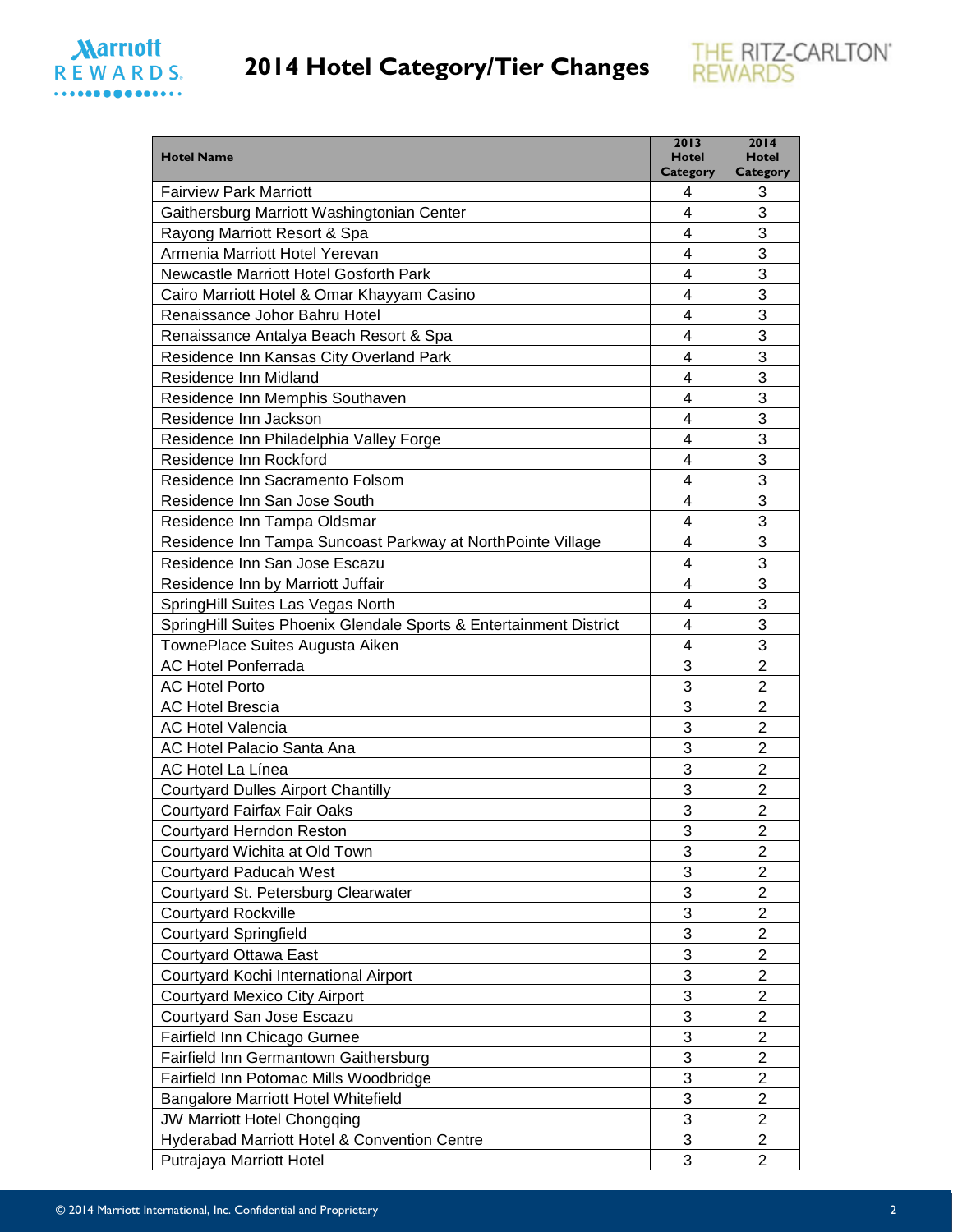



| <b>Hotel Name</b>                                  | 2013<br><b>Hotel</b><br><b>Category</b> | 2014<br><b>Hotel</b><br>Category |
|----------------------------------------------------|-----------------------------------------|----------------------------------|
| <b>JW Marriott Hotel Medan</b>                     | 3                                       | 2                                |
| Miri Marriott Resort & Spa                         | 3                                       | $\overline{2}$                   |
| Ningbo Marriott Hotel                              | 3                                       | $\overline{2}$                   |
| Nanning Marriott Hotel                             | 3                                       | $\overline{2}$                   |
| Pune Marriott Hotel & Convention Centre            | 3                                       | $\overline{2}$                   |
| Shanghai Marriott Hotel Changfeng Park             | 3                                       | $\overline{2}$                   |
| Shanghai Marriott Hotel Luwan                      | 3                                       | $\overline{2}$                   |
| Shanghai Marriott Hotel Pudong East                | 3                                       | $\overline{2}$                   |
| <b>JW Marriott Hotel Surabaya</b>                  | 3                                       | $\overline{2}$                   |
| <b>Suzhou Marriott Hotel</b>                       | 3                                       | $\overline{2}$                   |
| <b>Puebla Marriott Real</b>                        | 3                                       | $\overline{2}$                   |
| <b>Torreon Marriott Hotel</b>                      | 3                                       | $\overline{2}$                   |
| <b>JW Marriott Ankara</b>                          | 3                                       | $\overline{2}$                   |
| Marriott Tsakhkadzor                               | 3                                       | $\overline{2}$                   |
| <b>JW Marriott Hotel Absheron Baku</b>             | 3                                       | $\overline{2}$                   |
| <b>JW Marriott Hotel Cairo</b>                     | 3                                       | $\overline{2}$                   |
| <b>Doha Marriott Hotel</b>                         | 3                                       | 2                                |
| <b>Islamabad Marriott Hotel</b>                    | 3                                       | $\overline{2}$                   |
| Karachi Marriott Hotel                             | 3                                       | $\overline{2}$                   |
| <b>JW Marriott Kuwait City</b>                     | 3                                       | $\overline{2}$                   |
| <b>Riyadh Marriott Hotel</b>                       | 3                                       | $\overline{c}$                   |
| Marriott Salalah Beach Resort                      | 3                                       | $\overline{2}$                   |
| Sharm El Sheikh Marriott Beach Resort              | 3                                       | $\overline{2}$                   |
| Taba Heights Marriott Beach Resort                 | 3                                       | $\overline{c}$                   |
| Renaissance Mumbai Hotel & Convention Centre       | 3                                       | $\overline{2}$                   |
| Renaissance Huizhou Hotel                          | 3                                       | $\overline{2}$                   |
| Renaissance Kota Bharu Hotel                       | 3                                       | 2                                |
| Renaissance Guiyang Hotel                          | 3                                       | $\overline{2}$                   |
| Renaissance Yangtze Shanghai Hotel                 | 3                                       | 2                                |
| Renaissance Shanghai Zhongshan Park Hotel          | 3                                       | 2                                |
| Renaissance Shanghai Caohejing Hotel               | 3                                       | $\overline{2}$                   |
| Renaissance Shanghai Putuo Hotel                   | 3                                       | $\overline{c}$                   |
| Renaissance Shanghai Pudong Hotel                  | 3                                       | 2                                |
| Renaissance Suzhou Hotel                           | 3                                       | 2                                |
| Renaissance Tianjin Hotel                          | 3                                       | $\overline{2}$                   |
| Renaissance Tianjin Lakeview Hotel                 | 3                                       | $\overline{c}$                   |
| Renaissance Tianjin TEDA Hotel & Convention Centre | 3                                       | $\overline{2}$                   |
| Renaissance Wuhan Hotel                            | 3                                       | $\overline{2}$                   |
| Renaissance Izmir Hotel                            | 3                                       | $\overline{2}$                   |
| Renaissance Polat Erzurum Hotel                    | 3                                       | $\overline{2}$                   |
| Renaissance Samara Hotel                           | 3                                       | $\overline{2}$                   |
| Renaissance Bochum Hotel                           | 3                                       | 2                                |
| Renaissance Aktau Hotel                            | 3                                       | $\overline{2}$                   |
| Renaissance Tlemcen Hotel                          | 3                                       | $\overline{2}$                   |
| Renaissance Cairo Mirage City Hotel                | 3                                       | $\overline{2}$                   |
| Residence Inn Atlanta Gwinnett Place               | 3                                       | $\overline{2}$                   |
| Residence Inn Atlanta Norcross/Peachtree Corners   | 3                                       | 2                                |
| Residence Inn Atlanta Perimeter/Dunwoody           | 3                                       | $\overline{2}$                   |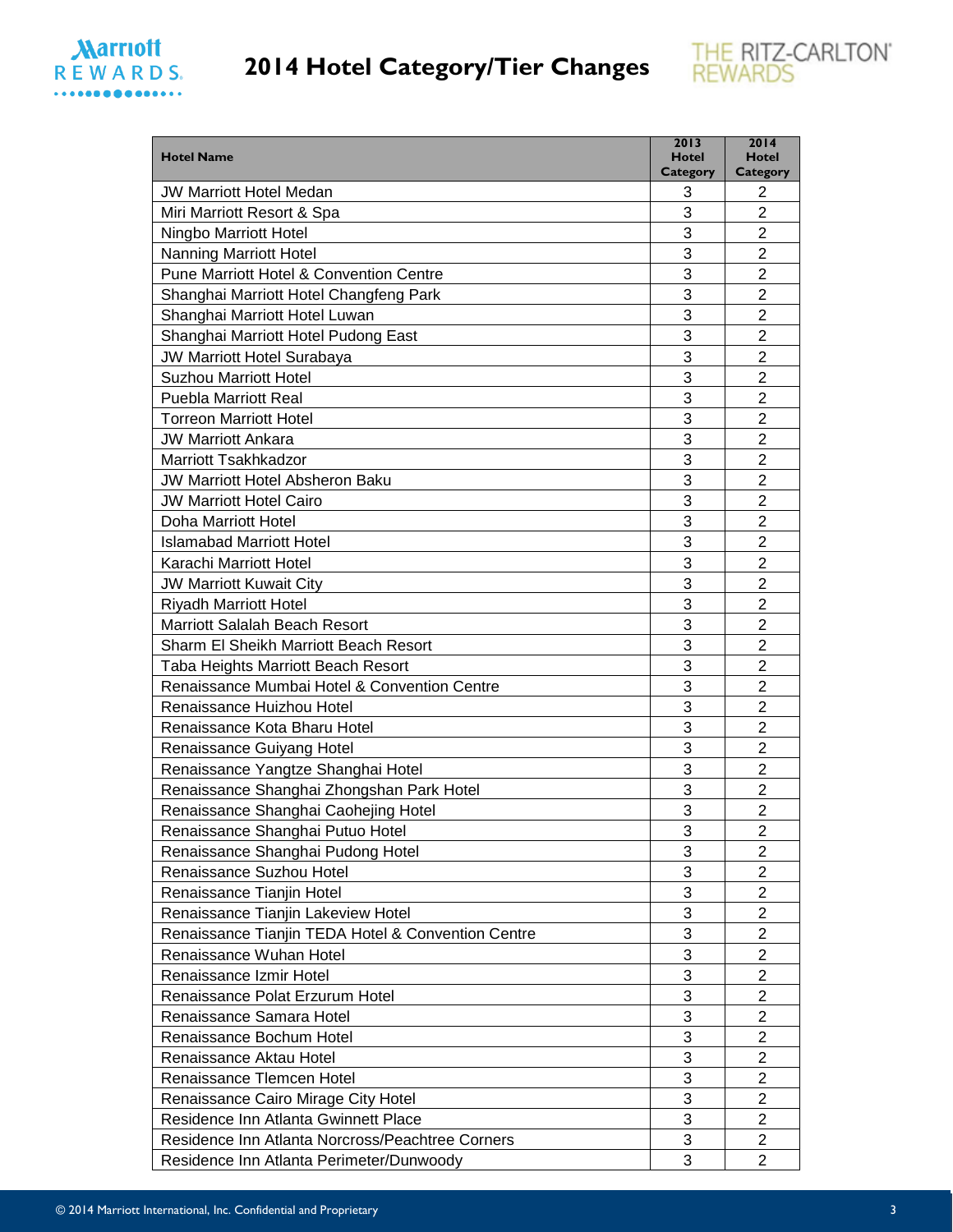



| <b>Hotel Name</b>                                | 2013<br><b>Hotel</b><br><b>Category</b> | 2014<br><b>Hotel</b><br><b>Category</b> |
|--------------------------------------------------|-----------------------------------------|-----------------------------------------|
| Residence Inn Birmingham Inverness               | 3                                       | 2                                       |
| Residence Inn Boston Westborough                 | 3                                       | $\overline{2}$                          |
| Residence Inn Beaumont                           | 3                                       | $\overline{2}$                          |
| Residence Inn Brownsville                        | 3                                       | $\overline{2}$                          |
| Residence Inn Baton Rouge Siegen Lane            | 3                                       | $\overline{2}$                          |
| Residence Inn Chicago Naperville/Warrenville     | 3                                       | $\overline{2}$                          |
| Residence Inn Charlotte University Research Park | 3                                       | $\overline{2}$                          |
| Residence Inn Cincinnati North/Sharonville       | 3                                       | $\overline{2}$                          |
| Residence Inn Dallas Las Colinas                 | 3                                       | $\overline{2}$                          |
| Residence Inn Dallas Market Center               | 3                                       | $\overline{2}$                          |
| Residence Inn Dallas Park Central                | 3                                       | $\overline{2}$                          |
| Residence Inn Dallas DFW Airport South/Irving    | 3                                       | $\overline{2}$                          |
| Residence Inn Detroit Pontiac/Auburn Hills       | 3                                       | $\overline{2}$                          |
| Residence Inn Flint                              | 3                                       | $\overline{2}$                          |
| Residence Inn Fort Smith                         | 3                                       | $\overline{2}$                          |
| Residence Inn Houston West/Barker Cypress        | 3                                       | $\overline{2}$                          |
| Residence Inn Huntsville                         | 3                                       | $\overline{2}$                          |
| Residence Inn Fair Lakes Fairfax                 | 3                                       | 2                                       |
| Residence Inn Chantilly Dulles South             | 3                                       | $\overline{2}$                          |
| Residence Inn Wichita East at Plazzio            | 3                                       | $\overline{2}$                          |
| Residence Inn Killeen                            | 3                                       | $\overline{2}$                          |
| Residence Inn Jacksonville Baymeadows            | 3                                       | $\overline{2}$                          |
| Residence Inn Lafayette Airport                  | 3                                       | $\overline{2}$                          |
| Residence Inn Laredo Del Mar                     | 3                                       | $\overline{2}$                          |
| Residence Inn Odessa                             | 3                                       | $\overline{2}$                          |
| Residence Inn Midland                            | 3                                       | 2                                       |
| Residence Inn Memphis Germantown                 | 3                                       | $\overline{2}$                          |
| Residence Inn Montgomery                         | 3                                       | $\overline{2}$                          |
| Residence Inn Florence                           | 3                                       | $\overline{2}$                          |
| Residence Inn Minneapolis Eden Prairie           | 3                                       | $\overline{2}$                          |
| Residence Inn Philadelphia Willow Grove          | 3                                       | $\overline{2}$                          |
| Residence Inn Phoenix                            | 3                                       | $\overline{2}$                          |
| Residence Inn Raleigh-Durham Airport             | 3                                       | 2                                       |
| Residence Inn Sacramento Cal Expo                | 3                                       | $\overline{2}$                          |
| Residence Inn Sacramento Airport Natomas         | 3                                       | $\overline{2}$                          |
| Residence Inn Stockton                           | 3                                       | $\overline{2}$                          |
| Residence Inn Shreveport Airport                 | 3                                       | $\overline{2}$                          |
| Residence Inn La Mirada Buena Park               | 3                                       | $\overline{2}$                          |
| Residence Inn Princeton-South Brunswick          | 3                                       | $\overline{c}$                          |
| Residence Inn Tucson Airport                     | 3                                       | $\overline{2}$                          |
| Residence Inn Tyler                              | 3                                       | $\overline{2}$                          |
| Residence Inn Silver Spring                      | 3                                       | $\overline{2}$                          |
| Residence Inn Waldorf                            | 3                                       | $\overline{2}$                          |
| Residence Inn Toronto Mississauga/Meadowvale     | 3                                       | $\overline{2}$                          |
| SpringHill Suites Saginaw                        | 3                                       | $\overline{c}$                          |
| SpringHill Suites Centreville Chantilly          | 3                                       | $\overline{2}$                          |
| SpringHill Suites Gaithersburg                   | 3                                       | $\overline{2}$                          |
| SpringHill Suites Enid                           | 3                                       | $\overline{2}$                          |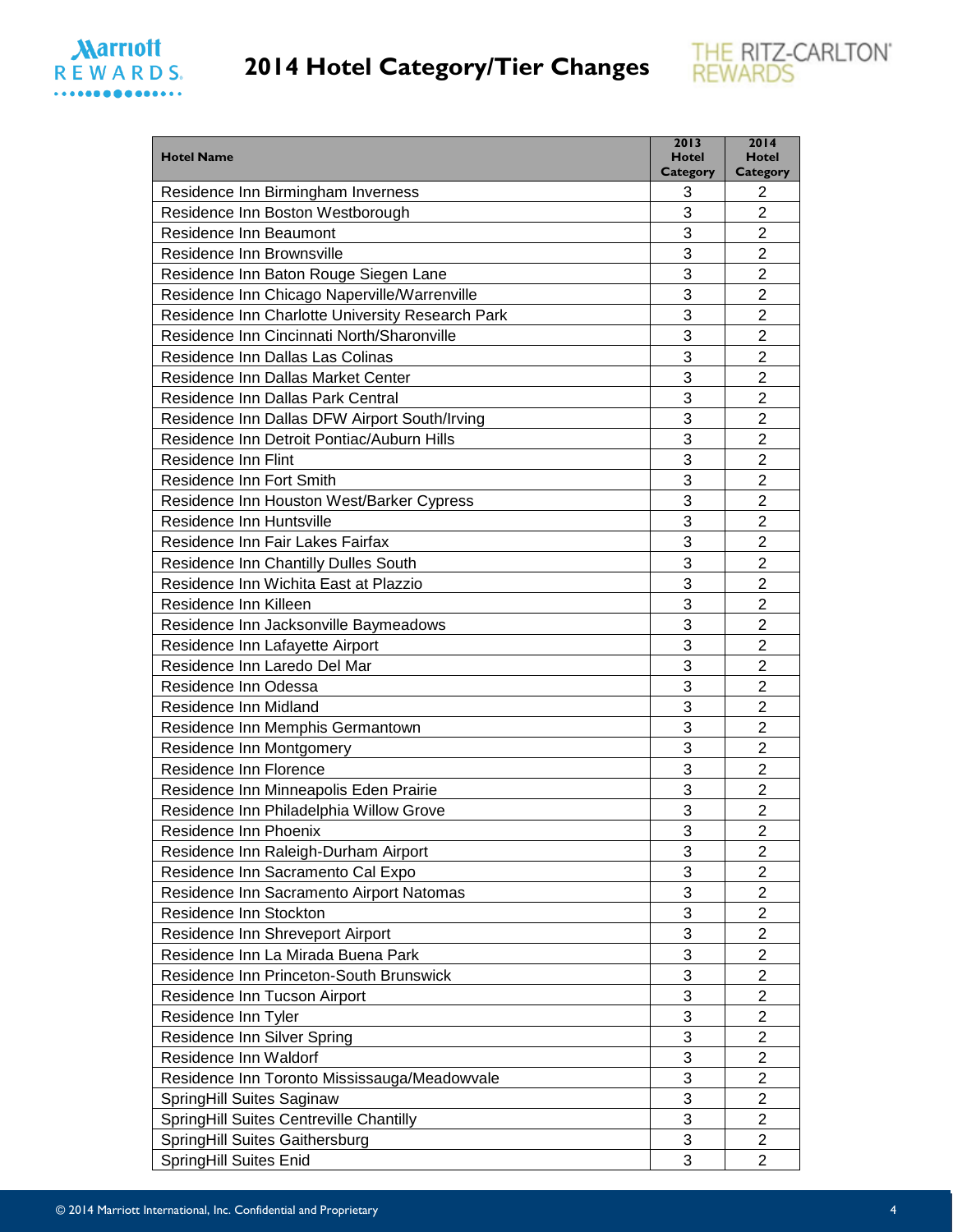



| <b>Hotel Name</b>                            | 2013<br><b>Hotel</b><br><b>Category</b> | 2014<br><b>Hotel</b><br>Category |
|----------------------------------------------|-----------------------------------------|----------------------------------|
| TownePlace Suites Indianapolis Keystone      | 3                                       | 2                                |
| <b>TownePlace Suites Midland</b>             | 3                                       | $\overline{2}$                   |
| <b>TownePlace Suites Tucson</b>              | 3                                       | $\overline{2}$                   |
| <b>TownePlace Suites Frederick</b>           | 3                                       | $\overline{2}$                   |
| <b>AC Hotel Ciutat d'Alcoi</b>               | 2                                       | 1                                |
| <b>AC Hotel Elda</b>                         | 2                                       | 1                                |
| <b>AC Hotel Badajoz</b>                      | 2                                       | 1                                |
| <b>AC Hotel Murcia</b>                       | $\overline{2}$                          | 1                                |
| <b>AC Hotel Palencia</b>                     | $\overline{2}$                          | 1                                |
| Courtyard Atlanta Norcross/Peachtree Corners | 2                                       | 1                                |
| Courtyard Atlanta Six Flags                  | $\overline{2}$                          | 1                                |
| <b>Courtyard Anniston Oxford</b>             | $\overline{2}$                          | 1                                |
| Courtyard Beaumont                           | $\overline{2}$                          | 1                                |
| Courtyard Chicago Elgin/West Dundee          | $\overline{2}$                          | 1                                |
| Courtyard Dallas DFW Airport West/Bedford    | $\overline{2}$                          | 1                                |
| Courtyard Dallas Richardson at Spring Valley | 2                                       | 1                                |
| Courtyard Dallas LBJ at Josey                | $\overline{2}$                          | 1                                |
| Courtyard Dayton South/Mall                  | $\overline{2}$                          | 1                                |
| <b>Courtyard Fort Worth Fossil Creek</b>     | 2                                       | 1                                |
| <b>Courtyard Huntsville</b>                  | $\overline{2}$                          | 1                                |
| <b>Courtyard Killeen</b>                     | $\overline{2}$                          | 1                                |
| <b>Courtyard Montgomery</b>                  | $\overline{2}$                          | 1                                |
| Courtyard Paramaribo                         | $\overline{2}$                          | 1                                |
| Courtyard Texarkana                          | $\overline{2}$                          | 1                                |
| Courtyard by Marriott Bhopal                 | 2                                       | 1                                |
| <b>Courtyard by Marriott Pune</b>            | $\overline{2}$                          | 1                                |
| Courtyard Shanghai Jiading                   | $\overline{2}$                          | 1                                |
| Courtyard Kunshan                            | $\overline{2}$                          | 1                                |
| Courtyard Shanghai Puxi                      | 2                                       | 1                                |
| Courtyard Leon at the Poliforum              | $\overline{2}$                          | 1                                |
| <b>Courtyard Monterrey Airport</b>           | $\overline{c}$                          | 1                                |
| Courtyard Monterrey San Jeronimo             | $\overline{\mathbf{c}}$                 | 1                                |
| Courtyard San Luis Potosi                    | $\overline{2}$                          | 1                                |
| <b>Courtyard Toluca Airport</b>              | $\overline{2}$                          | 1                                |
| Courtyard Toluca Tollocan                    | $\overline{2}$                          | 1                                |
| <b>Courtyard Pilsen</b>                      | $\overline{2}$                          | 1                                |
| <b>Courtyard Kuwait City</b>                 | $\overline{2}$                          | 1                                |
| Courtyard Riyadh                             | $\overline{2}$                          | 1                                |
| Fairfield Inn Chicago Naperville             | $\overline{2}$                          | 1                                |
| SpringHill Suites Baton Rouge North/Airport  | $\overline{2}$                          | 1                                |
| TownePlace Suites Fort Worth Southwest       | $\overline{2}$                          | 1                                |
| TownePlace Suites Tucson Airport             | $\overline{2}$                          | 1                                |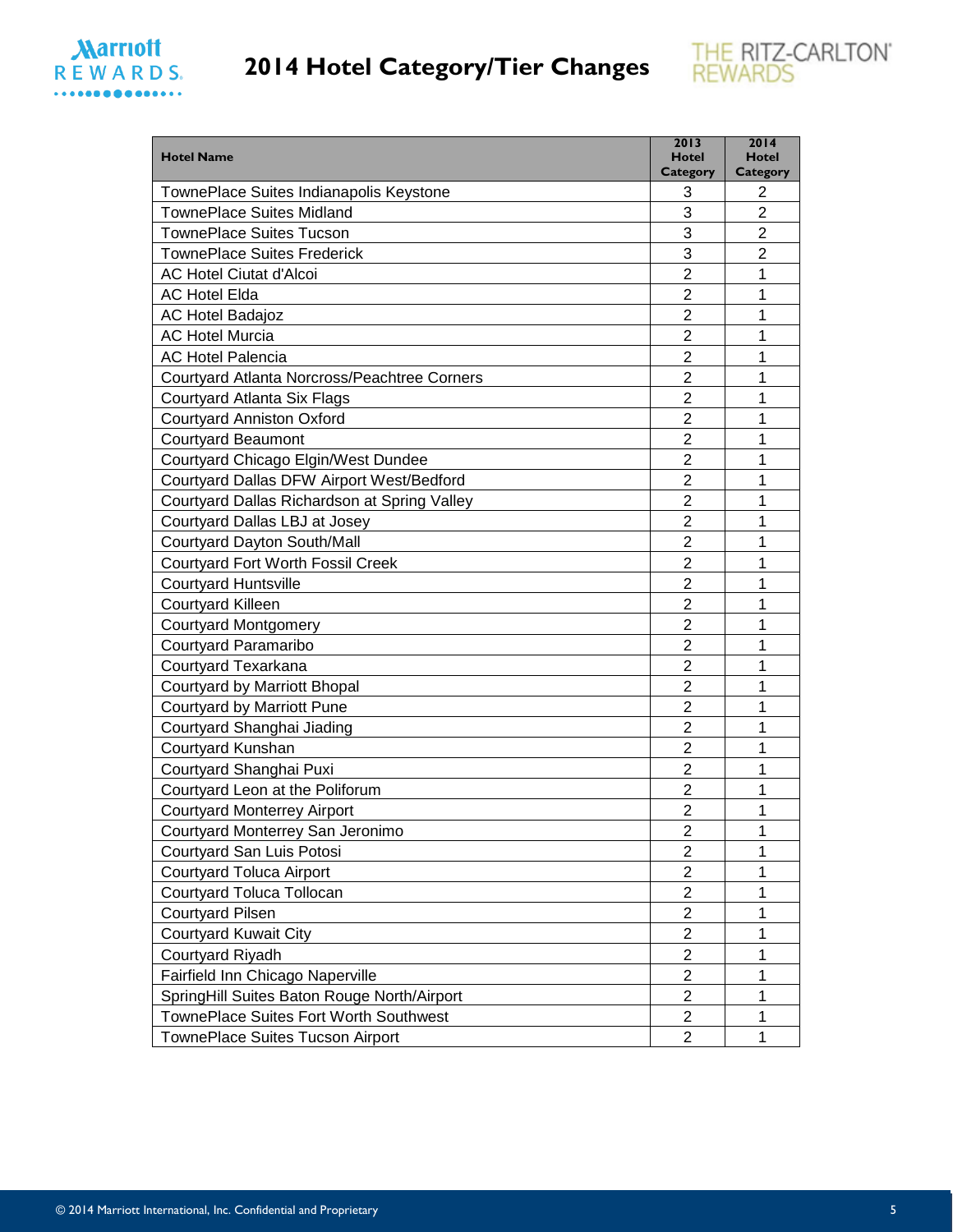



Hotels Moving Up a Category/Tier

|                                                          | 2013                            | 2014                            |
|----------------------------------------------------------|---------------------------------|---------------------------------|
| <b>Hotel Name</b>                                        | <b>Hotel</b><br><b>Category</b> | <b>Hotel</b><br><b>Category</b> |
| The Ritz-Carlton, Tokyo                                  | RZ4                             | RZ <sub>5</sub>                 |
| The Ritz-Carlton, Grand Cayman                           | RZ4                             | RZ <sub>5</sub>                 |
| The Ritz-Carlton, Dubai                                  | RZ4                             | RZ <sub>5</sub>                 |
| The Ritz-Carlton, Half Moon Bay                          | RZ3                             | RZ4                             |
| The Ritz-Carlton, Kapalua                                | RZ3                             | RZ4                             |
| The Ritz-Carlton, Los Angeles                            | RZ3                             | RZ4                             |
| The Ritz-Carlton Highlands, Lake Tahoe                   | RZ3                             | RZ4                             |
| The Ritz-Carlton, Naples                                 | RZ3                             | RZ4                             |
| The Ritz-Carlton, San Juan                               | RZ3                             | RZ4                             |
| The Ritz-Carlton, Charlotte                              | RZ <sub>2</sub>                 | RZ3                             |
| The Ritz-Carlton, Dallas                                 | RZ <sub>2</sub>                 | RZ3                             |
| The Ritz-Carlton, Philadelphia                           | RZ <sub>2</sub>                 | RZ3                             |
| The Ritz-Carlton, Montreal                               | RZ <sub>2</sub>                 | RZ3                             |
| The Ritz-Carlton, Toronto                                | RZ <sub>2</sub>                 | RZ3                             |
| The Ritz-Carlton, Okinawa                                | RZ <sub>2</sub>                 | RZ3                             |
| Al Bustan Palace, A Ritz-Carlton Hotel                   | RZ <sub>2</sub>                 | RZ3                             |
| The Ritz-Carlton, St. Louis                              | RZ1                             | RZ <sub>2</sub>                 |
| The Ritz-Carlton, Jakarta Pacific Place                  | RZ1                             | RZ <sub>2</sub>                 |
| The Ritz-Carlton, Bahrain Hotel & Spa                    | RZ1                             | RZ <sub>2</sub>                 |
| Sharq Village & Spa                                      | RZ1                             | RZ <sub>2</sub>                 |
| Grand Bohemian Hotel Asheville, Autograph Collection     | 8                               | 9                               |
| The Cosmopolitan of Las Vegas, Autograph Collection      | 8                               | 9                               |
| Bohemian Hotel Savannah Riverfront, Autograph Collection | 8                               | 9                               |
| Boscolo Palace Rome, Autograph Collection                | 8                               | 9                               |
| <b>Courtyard Ocean City</b>                              | 8                               | 9                               |
| Key West Marriott Beachside Hotel                        | 8                               | 9                               |
| South Beach Marriott                                     | 8                               | 9                               |
| Marco Island Marriott Beach Resort, Golf Club & Spa      | 8                               | 9                               |
| Palm Beach Marriott Singer Island Beach Resort & Spa     | 8                               | 9                               |
| Wentworth by the Sea, A Marriott Hotel & Spa             | 8                               | 9                               |
| Vail Marriott Mountain Resort & Spa                      | 8                               | 9                               |
| Aruba Marriott Resort & Stellaris Casino                 | 8                               | $\boldsymbol{9}$                |
| <b>Grand Cayman Marriott Resort</b>                      | 8                               | 9                               |
| <b>Marriott's Custom House</b>                           | 8                               | 9                               |
| <b>Marriott's Crystal Shores</b>                         | 8                               | 9                               |
| Renaissance Paris Hotel Le Parc Trocadero                | 8                               | 9                               |
| <b>MVCI Marriott's Aruba Surf Club</b>                   | $\overline{7}$                  | 9                               |
| <b>MVCI Marriott's Aruba Ocean Club</b>                  | $\overline{7}$                  | 9                               |
| Hotel Chicago Downtown, Autograph Collection             | $\overline{7}$                  | 8                               |
| Casa Monica Hotel, Autograph Collection                  | 7                               | 8                               |
| Winter Haven, Autograph Collection                       | $\overline{7}$                  | 8                               |
| Blue Moon, Autograph Collection                          | $\overline{7}$                  | 8                               |
| Mansion on Forsyth Park, Autograph Collection            | 7                               | 8                               |
| Hotel Adagio, Autograph Collection                       | $\overline{7}$                  | 8                               |
| Pier One Sydney Harbour, Autograph Collection            | $\overline{7}$                  | 8                               |
| The Prince Sakura Tower Tokyo, Autograph Collection      | $\overline{7}$                  | 8                               |
| Glasshouse Hotel, Autograph Collection                   | $\overline{7}$                  | 8                               |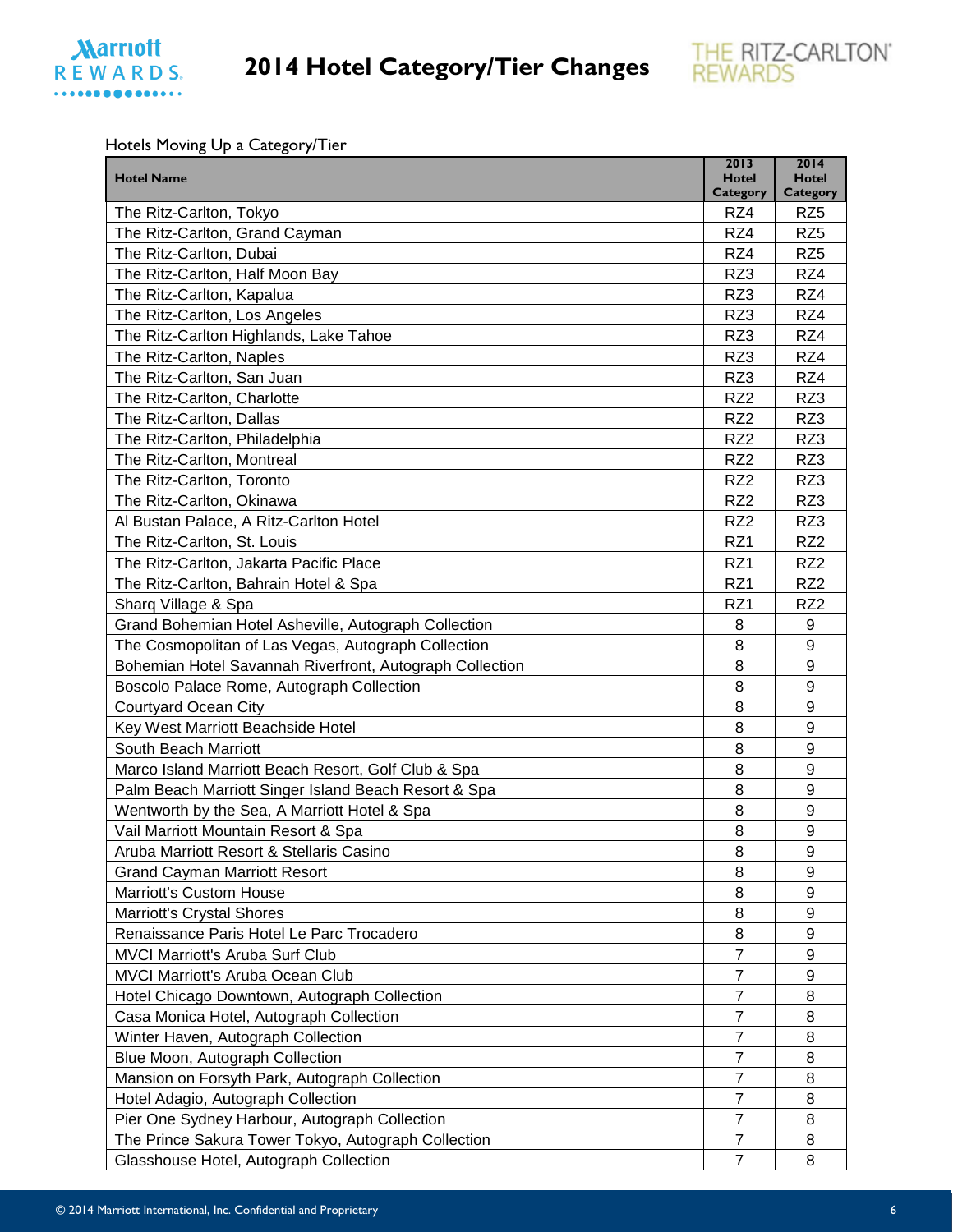### **Marriott** REWARDS. ..............



| <b>Hotel Name</b>                                                               | 2013<br><b>Hotel</b> | 2014<br><b>Hotel</b> |
|---------------------------------------------------------------------------------|----------------------|----------------------|
| Boscolo Venezia                                                                 | <b>Category</b><br>7 | Category<br>8        |
| <b>Courtyard Boston Copley Square</b>                                           | $\overline{7}$       | 8                    |
| Courtyard Key West Waterfront                                                   | 7                    | 8                    |
| Courtyard New York Manhattan/SoHo                                               | 7                    | 8                    |
| Courtyard San Francisco Fisherman's Wharf                                       | 7                    | 8                    |
| <b>Edition Istanbul</b>                                                         | 7                    | 8                    |
| Fairfield Inn Key West                                                          | 7                    | 8                    |
| Fairfield Inn New York Manhattan/Chelsea                                        | 7                    | 8                    |
| Chicago Marriott Downtown Magnificent Mile                                      | 7                    | 8                    |
| Harbor Beach Marriott Resort & Spa                                              | 7                    | 8                    |
| Waikiki Beach Marriott Resort & Spa                                             | $\overline{7}$       | 8                    |
| Niagra Falls Fallsview Marriott                                                 | $\overline{7}$       | 8                    |
| Niagara Falls Marriott Fallsview Hotel & Spa                                    | 7                    | 8                    |
| JW Marriott Hotel Los Angeles at L.A. LIVE                                      | $\overline{7}$       | 8                    |
| Kauai Marriott Resort & Beach Club                                              | 7                    | 8                    |
| Key Largo Bay Marriott Beach Resort                                             | 7                    | 8                    |
| Myrtle Beach Marriott Resort & Spa at Grande Dunes                              | 7                    | 8                    |
| New York Marriott at the Brooklyn Bridge                                        | 7                    | 8                    |
| <b>Delray Beach Marriott</b>                                                    | 7                    | 8                    |
| Camelback Inn®, A JW Marriott Resort & Spa, Scottsdale                          | 7                    | 8                    |
| JW Marriott Desert Ridge Resort & Spa, Phoenix                                  | $\overline{7}$       | 8                    |
| Coronado Island Marriott Resort & Spa                                           | 7                    | 8                    |
| San Diego Marriott Gaslamp Quarter                                              | 7                    | 8                    |
| JW Marriott San Antonio Hill Country Resort & Spa                               | $\overline{7}$       | 8                    |
| Seattle Marriott Waterfront                                                     | 7                    | 8                    |
| San Francisco Marriott Marquis                                                  | $\overline{7}$       | 8                    |
| Napa Valley Marriott Hotel & Spa                                                | 7                    | 8                    |
| San Francisco Marriott Union Square                                             | 7                    | 8                    |
| Clearwater Beach Marriott Suites on Sand Key                                    | $\overline{7}$       | 8                    |
| JW Marriott Hotel Washington, DC                                                | 7                    | 8                    |
| <b>Melbourne Marriott Hotel</b>                                                 | 7                    | 8                    |
| Singapore Marriott Hotel                                                        | 7                    | 8                    |
| Sydney Harbour Marriott Hotel at Circular Quay                                  | 7                    | 8                    |
| <b>Tokyo Marriott Hotel</b>                                                     | 7                    | 8                    |
| JW Marriott Cancun Resort & Spa                                                 | 7                    | 8                    |
| Los Suenos Marriott Ocean & Golf Resort                                         | $\overline{7}$       | 8                    |
| San Juan Marriott Resort & Stellaris Casino                                     | $\overline{7}$       | 8                    |
| Amsterdam Marriott Hotel                                                        | $\overline{7}$       | 8                    |
| Copenhagen Marriott Hotel                                                       | $\overline{7}$       | 8                    |
| Riviera Marriott Hotel La Porte de Monaco                                       | $\overline{7}$       | 8                    |
| Moscow Marriott Royal Aurora Hotel                                              | $\overline{7}$       | 8                    |
| Marriott's BeachPlace Towers                                                    | $\overline{7}$       | 8                    |
| Marriott's Maui Ocean Club- Lahaina and Napili Villas, A Marriott Vacation Club |                      |                      |
| Resort                                                                          | 7                    | 8                    |
| <b>MVCI Marriott's Kauai Beach Club</b>                                         | $\overline{7}$       | 8                    |
| Kalanipu'u Kauai Lagoons                                                        | 7                    | 8                    |
| <b>MVCI Marriott's Waiohai Beach Club</b>                                       | $\overline{7}$       | 8                    |
| Marriott's OceanWatch Villas at Grande Dunes                                    | $\overline{7}$       | 8                    |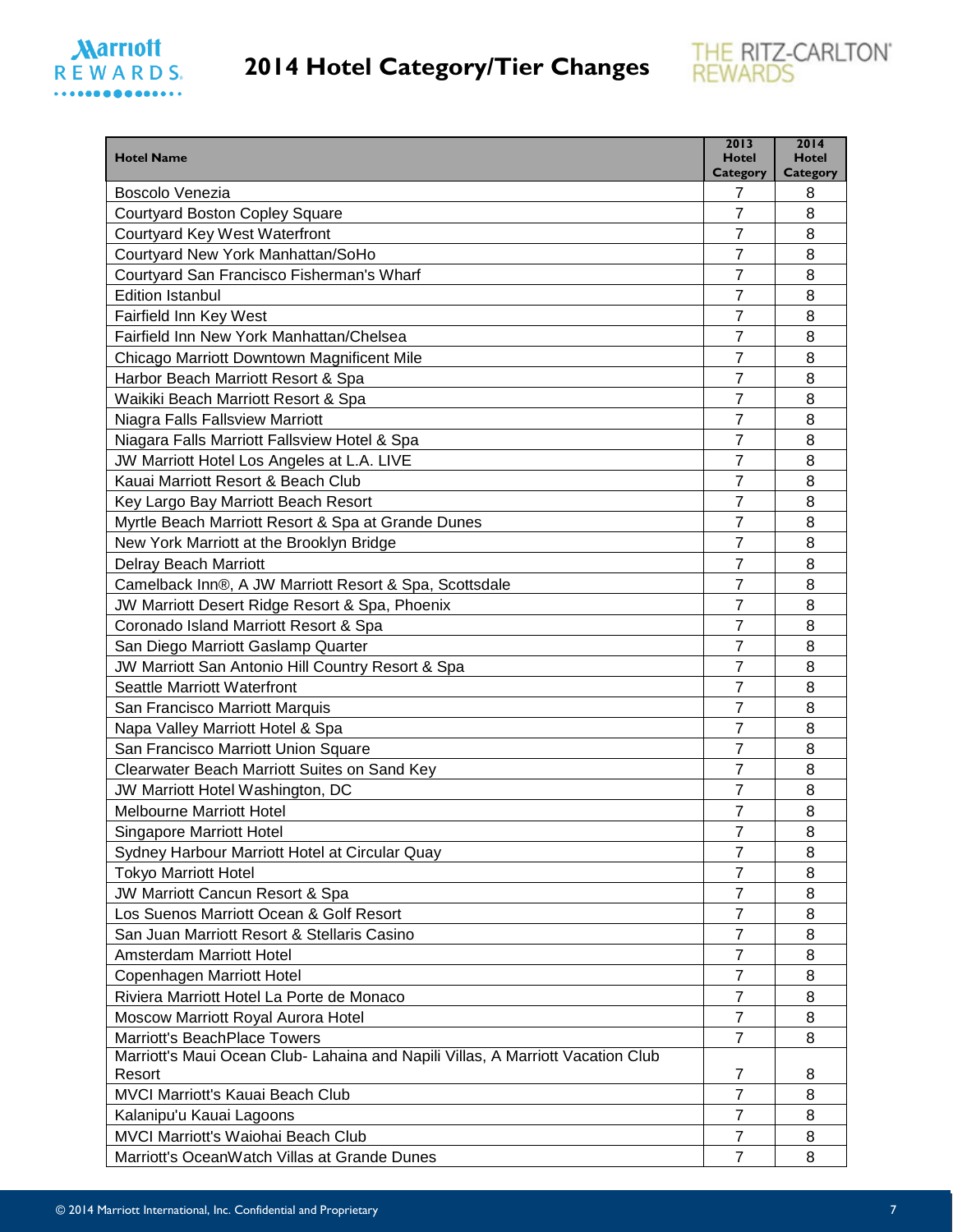

| <b>Hotel Name</b>                                                           | 2013<br><b>Hotel</b> | 2014<br><b>Hotel</b> |
|-----------------------------------------------------------------------------|----------------------|----------------------|
| <b>Marriott's Ocean Pointe</b>                                              | Category             | Category             |
| <b>Marriott Vacation Club Oceana Palms</b>                                  | 7<br>$\overline{7}$  | 8<br>8               |
| Marriott's Canyon Villas                                                    | 7                    | 8                    |
| Marriott's Mountain Valley Lodge at Breckenridge                            | 7                    | 8                    |
| Grand Residences by Marriott, Lake Tahoe                                    | 7                    | 8                    |
| <b>Marriott's MountainSide</b>                                              | 7                    | 8                    |
| <b>Marriott's Summit Watch</b>                                              | 7                    | 8                    |
| Renaissance Nashville Hotel                                                 | 7                    | 8                    |
| Renaissance Boston Hotel & Spa at Patriot Place                             | 7                    | 8                    |
|                                                                             | 7                    | 8                    |
| Renaissance Chicago Hotel<br>Renaissance Charleston Hotel Historic District | $\overline{7}$       | 8                    |
| La Concha, A Renaissance Resort                                             | $\overline{7}$       | 8                    |
|                                                                             | 7                    |                      |
| Renaissance Amsterdam Hotel                                                 | $\overline{7}$       | 8<br>8               |
| Renaissance Diplomatic Hotel                                                |                      | 8                    |
| The Shelbourne Dublin, A Renaissance Hotel                                  | 7                    |                      |
| Renaissance Lucerne Hotel                                                   | 7                    | 8                    |
| Residence Inn New York Manhattan/Midtown East                               | 7                    | 8                    |
| Residence Inn St. Petersburg Treasure Island                                | 7                    | 8                    |
| Residence Inn Mont Tremblant Manoir Labelle                                 | 7                    | 8                    |
| Marriott's Timber Lodge                                                     | 6                    | 8                    |
| <b>AC Hotel Firenze</b>                                                     | 6                    | $\overline{7}$       |
| <b>AC Hotel Recoletos</b>                                                   | 6                    | $\overline{7}$       |
| Glenn Hotel, Autograph Collection                                           | 6                    | $\overline{7}$       |
| Union Station Hotel, Autograph Collection                                   | 6                    | $\overline{7}$       |
| The Brown Palace, Autograph Collection                                      | 6                    | 7                    |
| The Raphael Hotel, Autograph Collection                                     | 6                    | $\overline{7}$       |
| Grand Bohemian Hotel Orlando, Autograph Collection                          | 6                    | $\overline{7}$       |
| Celebration Hotel, Autograph Collection                                     | 6                    | 7                    |
| The Saint Hotel, Autograph Collection                                       | 6                    | $\overline{7}$       |
| Hotel Duval, Autograph Collection                                           | 6                    | 7                    |
| Epicurean Hotel, Autograph Collection                                       | 6                    | 7                    |
| El Monte Sagrado, Autograph Collection                                      | 6                    | $\overline{7}$       |
| Hotel Punta Islita, Autograph Collection                                    | 6                    | $\overline{7}$       |
| Boscolo Budapest, Autograph Collection                                      | 6                    | $\overline{7}$       |
| Hotel Hermitage Gantois, Autograph Collection                               | 6                    | 7                    |
| Autograph Santo Mauro                                                       | 6                    | $\overline{7}$       |
| Autograph Palacio del Retiro                                                | 6                    | $\overline{7}$       |
| Boscolo Prague, Autograph Collection                                        | 6                    | $\overline{7}$       |
| Hotel De Bourgtheroulde, Autograph Collection                               | 6                    | 7                    |
| <b>Courtyard Atlantic City</b>                                              | 6                    | 7                    |
| Courtyard Anchorage Airport                                                 | 6                    | $\overline{7}$       |
| Courtyard Nashville Downtown                                                | 6                    | $\overline{7}$       |
| <b>Courtyard Boston Brookline</b>                                           | 6                    | $\overline{7}$       |
| Courtyard Boston Downtown/Tremont                                           | 6                    | $\overline{7}$       |
| <b>Courtyard Burlington Harbor</b>                                          | 6                    | $\overline{7}$       |
| Courtyard Chicago Downtown/Magnificent Mile                                 | 6                    | $\overline{7}$       |
| Courtyard Chicago Downtown/River North                                      | 6                    | $\overline{7}$       |
| <b>Courtyard Charleston Waterfront</b>                                      | 6                    | $\overline{7}$       |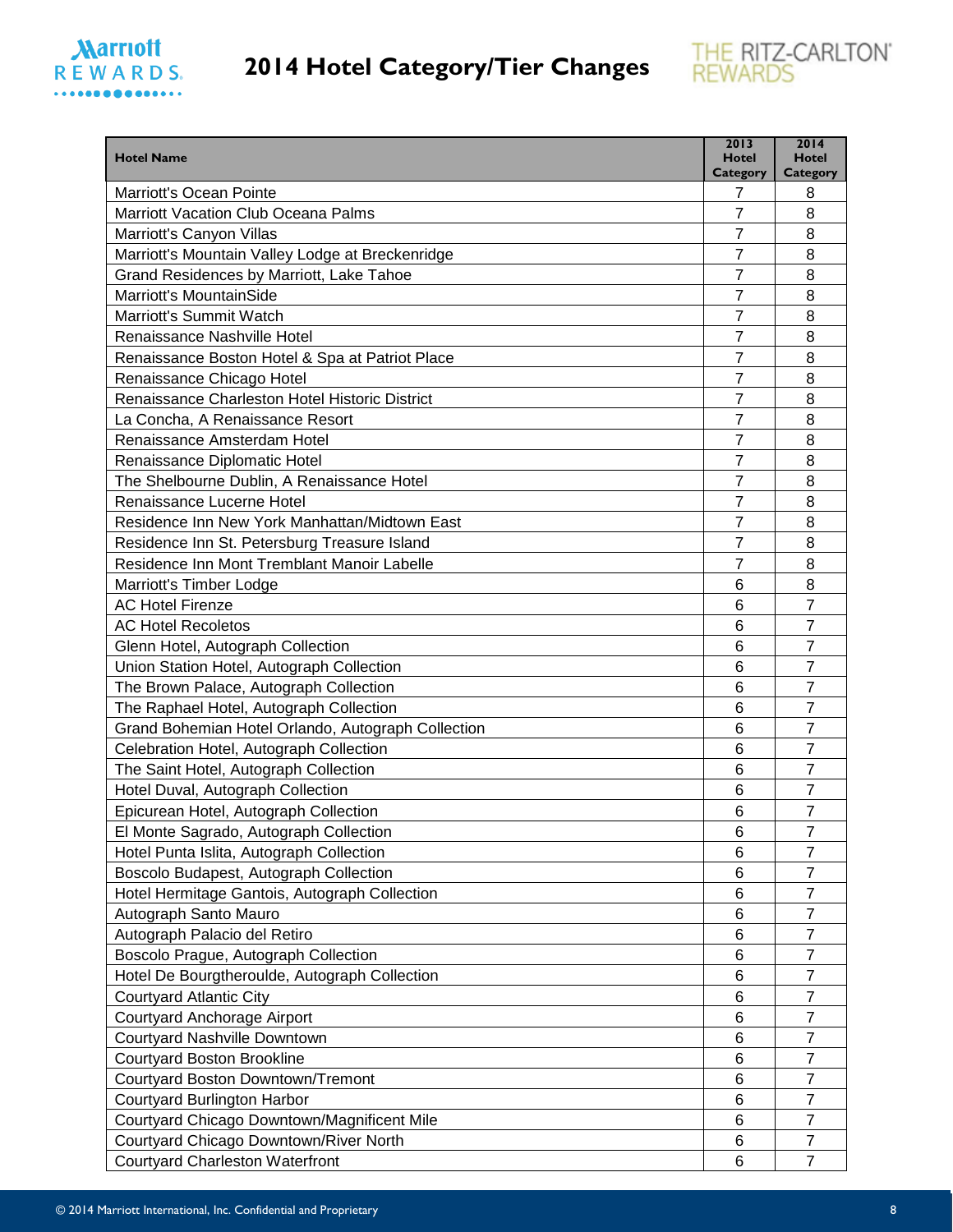



| <b>Hotel Name</b>                                         | 2013<br><b>Hotel</b><br><b>Category</b> | 2014<br><b>Hotel</b><br><b>Category</b> |
|-----------------------------------------------------------|-----------------------------------------|-----------------------------------------|
| <b>Courtyard Charleston Historic District</b>             | 6                                       | 7                                       |
| <b>Courtyard Jersey City Newport</b>                      | 6                                       | $\overline{7}$                          |
| Courtyard Fort Lauderdale Beach                           | 6                                       | $\overline{7}$                          |
| Courtyard Waikiki Beach                                   | 6                                       | $\overline{7}$                          |
| Courtyard Cape Cod Hyannis                                | 6                                       | $\overline{7}$                          |
| <b>Courtyard Niagara Falls</b>                            | 6                                       | $\overline{7}$                          |
| Courtyard Carolina Beach                                  | 6                                       | $\overline{7}$                          |
| Courtyard Los Angeles Century City/Beverly Hills          | 6                                       | $\overline{7}$                          |
| Courtyard Miami Beach Oceanfront                          | 6                                       | $\overline{7}$                          |
| Courtyard Miami Beach South Beach                         | 6                                       | $\overline{7}$                          |
| Courtyard Key Largo                                       | 6                                       | $\overline{7}$                          |
| Courtyard New York JFK Airport                            | 6                                       | $\overline{7}$                          |
| Courtyard New York Manhattan/Upper East Side              | $6\phantom{1}6$                         | $\overline{7}$                          |
| Courtyard San Diego Airport/Liberty Station               | 6                                       | $\overline{7}$                          |
| Courtyard Savannah Downtown/Historic District             | 6                                       | $\overline{7}$                          |
| <b>Courtyard Goleta</b>                                   | 6                                       | $\overline{7}$                          |
| Courtyard San Luis Obispo                                 | 6                                       | $\overline{7}$                          |
| Courtyard Seattle Downtown/Pioneer Square                 | 6                                       | $\overline{7}$                          |
| Courtyard San Francisco Downtown                          | 6                                       | $\overline{7}$                          |
| <b>Courtyard Washington Convention Center</b>             | 6                                       | $\overline{7}$                          |
| Courtyard Washington Embassy Row                          | 6                                       | $\overline{7}$                          |
| Courtyard Tokyo Ginza Hotel                               | 6                                       | $\overline{7}$                          |
| Courtyard Isla Verde Beach Resort                         | 6                                       | $\overline{7}$                          |
| <b>Courtyard Munich City Center</b>                       | 6                                       | $\overline{7}$                          |
| <b>Courtyard Venice Airport</b>                           | 6                                       | $\overline{7}$                          |
| Fairfield Inn Saratoga Malta                              | 6                                       | $\overline{7}$                          |
| Fairfield Inn Anchorage Midtown                           | 6                                       | $\overline{7}$                          |
| Fairfield Inn Chicago Downtown                            | 6                                       | $\overline{7}$                          |
| Fairfield Inn Anaheim Disneyland Resort                   | 6                                       | 7                                       |
| Fairfield Inn Virginia Beach Oceanfront                   | 6                                       | $\overline{7}$                          |
| Fairfield Inn Rapid City                                  | 6                                       | $\overline{7}$                          |
| <b>Gaylord Palms</b>                                      | 6                                       | $\overline{7}$                          |
| Anchorage Marriott Downtown                               | 6                                       | $\overline{7}$                          |
| <b>JW Marriott Hotel Buckhead Atlanta</b>                 | 6                                       | $\overline{7}$                          |
| Nashville Marriott at Vanderbilt University               | 6                                       | $\overline{7}$                          |
| <b>Boston Marriott Cambridge</b>                          | 6                                       | $\overline{7}$                          |
| <b>Annapolis Marriott Waterfront</b>                      | 6                                       | $\overline{7}$                          |
| <b>Baltimore Marriott Waterfront</b>                      | 6                                       | 7                                       |
| Chicago Marriott at Medical District/UIC                  | 6                                       | 7                                       |
| <b>Charleston Marriott</b>                                | 6                                       | $\overline{7}$                          |
| Desert Springs, A JW Marriott Resort & Spa, Palm Desert   | 6                                       | $\overline{7}$                          |
| <b>Hollywood Beach Marriott</b>                           | 6                                       | $\overline{7}$                          |
| Mystic Marriott Hotel & Spa                               | 6                                       | $\overline{7}$                          |
| <b>JW Marriott Hotel Grand Rapids</b>                     | 6                                       | $\overline{7}$                          |
| Hilton Head Marriott Resort & Spa                         | 6                                       | $\overline{7}$                          |
| The Woodlands Waterway Marriott Hotel & Convention Center | 6                                       | $\overline{7}$                          |
| Waikoloa Beach Marriott Resort & Spa                      | 6                                       | $\overline{7}$                          |
| Anaheim Marriott                                          | 6                                       | $\overline{7}$                          |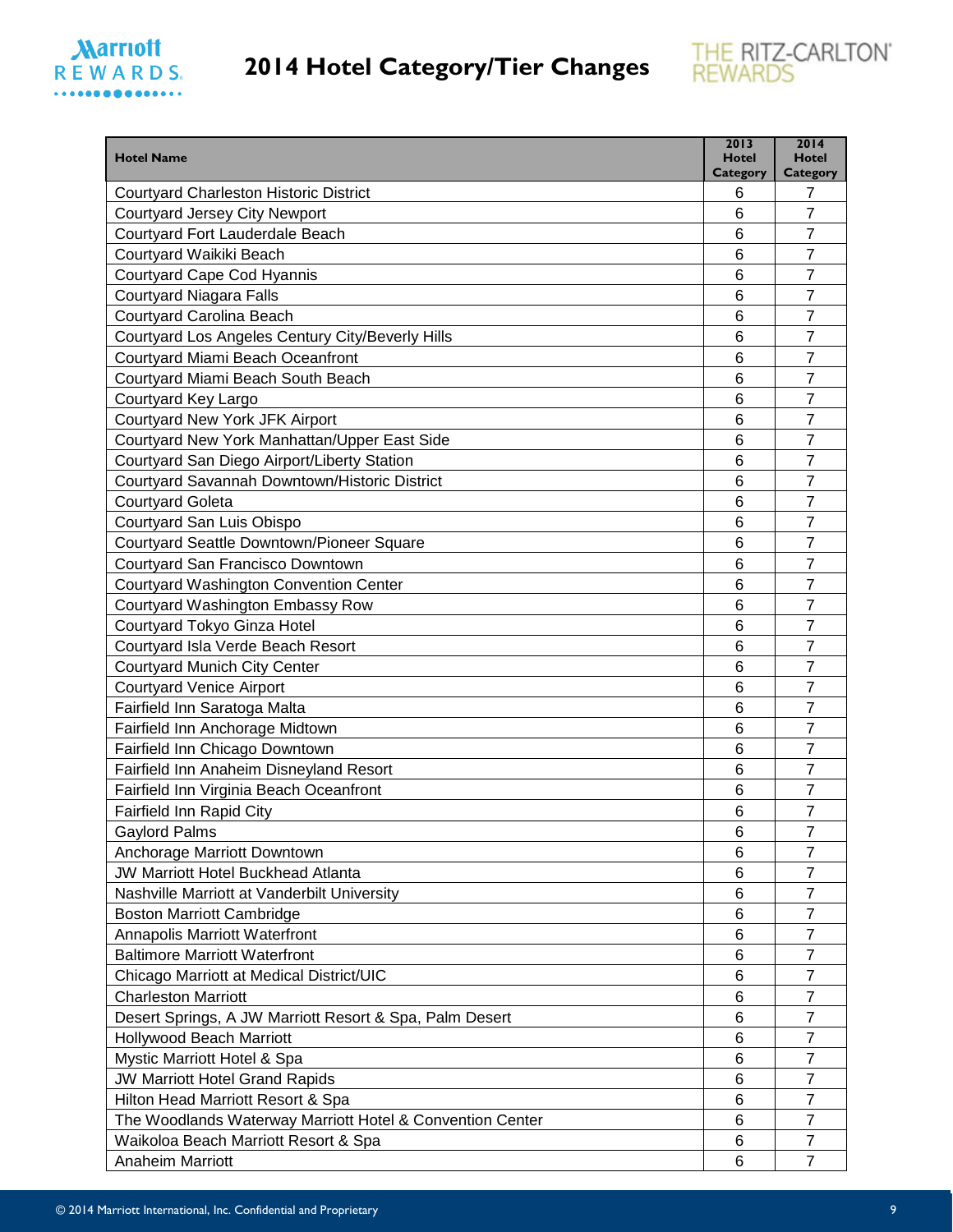#### **Marriott** REWARDS.



| <b>Hotel Name</b>                                        | 2013<br><b>Hotel</b> | 2014<br><b>Hotel</b> |
|----------------------------------------------------------|----------------------|----------------------|
| Marina del Rey Marriott                                  | Category<br>6        | <b>Category</b><br>7 |
| Newport Beach Marriott Hotel & Spa                       | 6                    | $\overline{7}$       |
| Orlando World Center Marriott Resort & Convention Center | 6                    | $\overline{7}$       |
| Miami Marriott Biscayne Bay                              | 6                    | $\overline{7}$       |
| Hotel Beaux Arts Miami                                   | 6                    | $\overline{7}$       |
| <b>JW Marriott Hotel Miami</b>                           | 6                    | $\overline{7}$       |
| JW Marriott Marquis Hotel Miami                          | 6                    | $\overline{7}$       |
| Milwaukee Marriott Downtown                              | 6                    | 7                    |
| <b>Monterey Marriott</b>                                 | 6                    | 7                    |
| <b>New Orleans Marriott</b>                              | 6                    | $\overline{7}$       |
| New Orleans Marriott at the Convention Center            | 6                    | $\overline{7}$       |
| <b>Portland Marriott City Center</b>                     | 6                    | $\overline{7}$       |
| Portland Marriott Downtown Waterfront                    | 6                    | $\overline{7}$       |
| Philadelphia Airport Marriott                            | 6                    | 7                    |
| Philadelphia Marriott Downtown                           | 6                    | $\overline{7}$       |
| Scottsdale Marriott at McDowell Mountains                | 6                    | $\overline{7}$       |
| The Buttes, A Marriott Resort                            | 6                    | $\overline{7}$       |
| Pittsburgh Marriott City Center                          | 6                    | 7                    |
| Grand Hotel Marriott Resort, Golf Club & Spa             | 6                    | $\overline{7}$       |
| Rochester Marriott Mayo Clinic Area                      | 6                    | 7                    |
| Sanibel Harbour Marriott Resort & Spa                    | 6                    | $\overline{7}$       |
| San Antonio Marriott Riverwalk                           | 6                    | $\overline{7}$       |
| Savannah Marriott Riverfront                             | 6                    | 7                    |
| Santa Ynez Valley Marriott                               | 6                    | $\overline{7}$       |
| Louisville Marriott Downtown                             | 6                    | $\overline{7}$       |
| San Francisco Airport Marriott                           | 6                    | $\overline{7}$       |
| Park City Marriott                                       | 6                    | $\overline{7}$       |
| Laguna Cliffs Marriott Resort & Spa                      | 6                    | $\overline{7}$       |
| Washington Marriott at Metro Center                      | 6                    | $\overline{7}$       |
| <b>Washington Marriott</b>                               | 6                    | 7                    |
| The Rosseau, A JW Marriott Resort & Spa                  | 6                    | 7                    |
| Quebec City Marriott Downtown                            | 6                    | $\overline{7}$       |
| Montreal Marriott Chateau Champlain                      | 6                    | 7                    |
| Vancouver Marriott Pinnacle Downtown Hotel               | 6                    | $\overline{7}$       |
| Victoria Marriott Inner Harbour                          | 6                    | $\overline{7}$       |
| <b>Toronto Marriott Downtown Eaton Centre Hotel</b>      | 6                    | $\overline{7}$       |
| <b>Toronto Marriott Bloor Yorkville Hotel</b>            | 6                    | $\overline{7}$       |
| <b>Brisbane Marriott Hotel</b>                           | 6                    | $\overline{7}$       |
| <b>Goa Marriott Resort</b>                               | 6                    | 7                    |
| JW Marriott Phuket Resort & Spa                          | 6                    | $\overline{7}$       |
| <b>Manila Marriott Hotel</b>                             | 6                    | $\overline{7}$       |
| Okinawa Marriott Resort & Spa                            | 6                    | $\overline{7}$       |
| Surfers Paradise Marriott Resort & Spa                   | 6                    | $\overline{7}$       |
| JW Marriott Seoul Dongdaemun Square                      | 6                    | 7                    |
| <b>JW Marriott Hotel Seoul</b>                           | 6                    | $\overline{7}$       |
| Sanya Marriott Resort & Spa                              | 6                    | $\overline{7}$       |
| CasaMagna(R) Marriott Cancun Resort                      | 6                    | $\overline{7}$       |
| Curacao Marriott Beach Resort & Emerald Casino           | 6                    | $\overline{7}$       |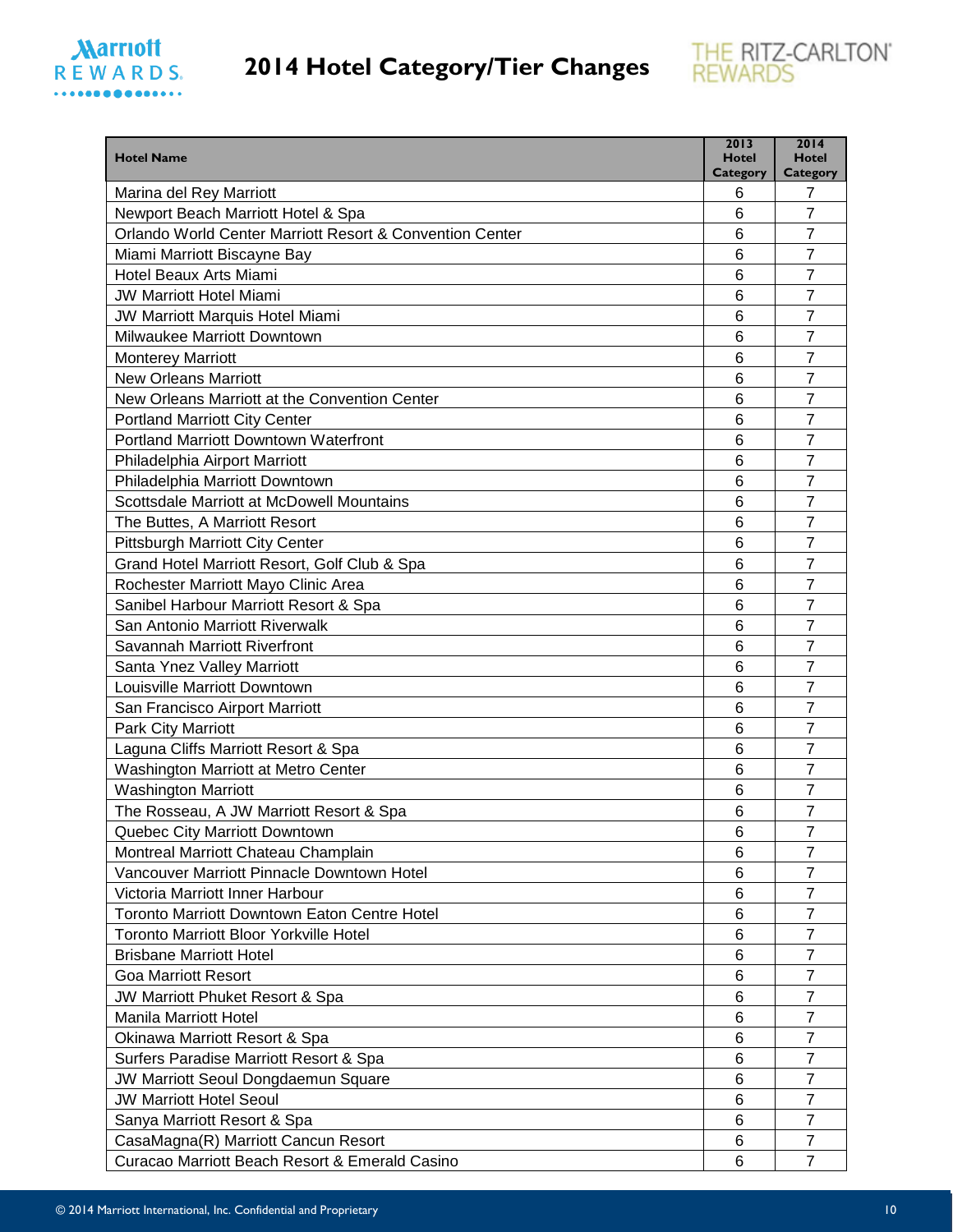

| <b>Hotel Name</b>                                               | 2013<br><b>Hotel</b> | 2014<br><b>Hotel</b>             |
|-----------------------------------------------------------------|----------------------|----------------------------------|
| <b>JW Marriott Hotel Lima</b>                                   | Category<br>6        | <b>Category</b><br>7             |
| JW Marriott Guanacaste Resort & Spa                             | 6                    | $\overline{7}$                   |
| <b>Berlin Marriott Hotel</b>                                    | 6                    | $\overline{7}$                   |
| <b>Bournemouth Highcliff Marriott Hotel</b>                     | 6                    | $\overline{7}$                   |
| <b>Brussels Marriott Hotel</b>                                  | 6                    | $\overline{7}$                   |
| <b>Budapest Marriott Hotel</b>                                  | 6                    | 7                                |
| <b>Frankfurt Marriott Hotel</b>                                 | 6                    | 7                                |
| <b>Ghent Marriott Hotel</b>                                     | 6                    | $\overline{7}$                   |
|                                                                 | 6                    | $\overline{7}$                   |
| <b>Hamburg Marriott Hotel</b><br>London Heathrow Marriott Hotel | 6                    | 7                                |
|                                                                 |                      |                                  |
| London Marriott West India Quay                                 | 6                    | $\overline{7}$<br>$\overline{7}$ |
| London Marriott Hotel Maida Vale Hotel                          | 6                    |                                  |
| <b>Liverpool Marriott Hotel City Centre</b>                     | 6                    | $\overline{7}$                   |
| <b>Milan Marriott Hotel</b>                                     | 6                    | $\overline{7}$                   |
| <b>Moscow Marriott Grand Hotel</b>                              | 6                    | 7                                |
| <b>Munich Marriott Hotel</b>                                    | 6                    | 7                                |
| <b>Prague Marriott Hotel</b>                                    | 6                    | $\overline{7}$                   |
| <b>York Marriott Hotel</b>                                      | 6                    | $\overline{7}$                   |
| <b>JW Marriott Hotel Dubai</b>                                  | 6                    | $\overline{7}$                   |
| Dubai Marriott Harbour Hotel & Suites                           | 6                    | 7                                |
| <b>JW Marriott Marquis Dubai</b>                                | 6                    | $\overline{7}$                   |
| Marriott's Fairway Villas                                       | 6                    | 7                                |
| Marriott's Desert Springs Villas I                              | 6                    | 7                                |
| Marriott's Shadow Ridge I-The Villages                          | 6                    | $\overline{7}$                   |
| Marriott's Shadow Ridge II-The Enclaves                         | 6                    | 7                                |
| Marriott's Desert Springs Villas II                             | 6                    | $\overline{7}$                   |
| Marriott's Barony Beach Club                                    | 6                    | $\overline{7}$                   |
| Marriott's Heritage Club                                        | 6                    | 7                                |
| Marriott's Harbour Club                                         | 6                    | $\overline{7}$                   |
| Marriott's Monarch at Sea Pines                                 | 6                    | 7                                |
| Marriott's Harbour Point and Sunset Pointe at Shelter Cove      | 6                    | 7                                |
| Marriott's SurfWatch                                            | 6                    | 7                                |
| Marriott's Grande Ocean                                         | 6                    | $\overline{7}$                   |
| Marriott's Newport Coast Villas                                 | 6                    | 7                                |
| <b>MVCI Marriott's Mai Khao Beach</b>                           | 6                    | 7                                |
| <b>MVCI Marriott's Phuket Beach Club</b>                        | 6                    | $\overline{7}$                   |
| <b>MVCI Marriott's Marbella Beach Resort</b>                    | 6                    | $\overline{7}$                   |
| <b>MVCI Marriott's Playa Andaluza</b>                           | 6                    | $\overline{7}$                   |
| Renaissance Asheville Hotel                                     | 6                    | 7                                |
| Renaissance Harborplace Hotel                                   | 6                    | 7                                |
| The Blackstone, A Renaissance Hotel                             | 6                    | $\overline{7}$                   |
| Renaissance Pere Marquette Hotel New Orleans                    | 6                    | 7                                |
| Renaissance Arts Hotel New Orleans                              | 6                    | $\overline{7}$                   |
| Renaissance Pittsburgh Hotel                                    | 6                    | $\overline{7}$                   |
| The Inn at Bay Harbor - A Renaissance Golf Resort               | 6                    | $\overline{7}$                   |
| Renaissance Palm Springs Hotel                                  | 6                    | $\overline{7}$                   |
| Renaissance Esmeralda Resort & Spa                              | 6                    | $\overline{7}$                   |
| Renaissance Providence Hotel                                    | 6                    | $\overline{7}$                   |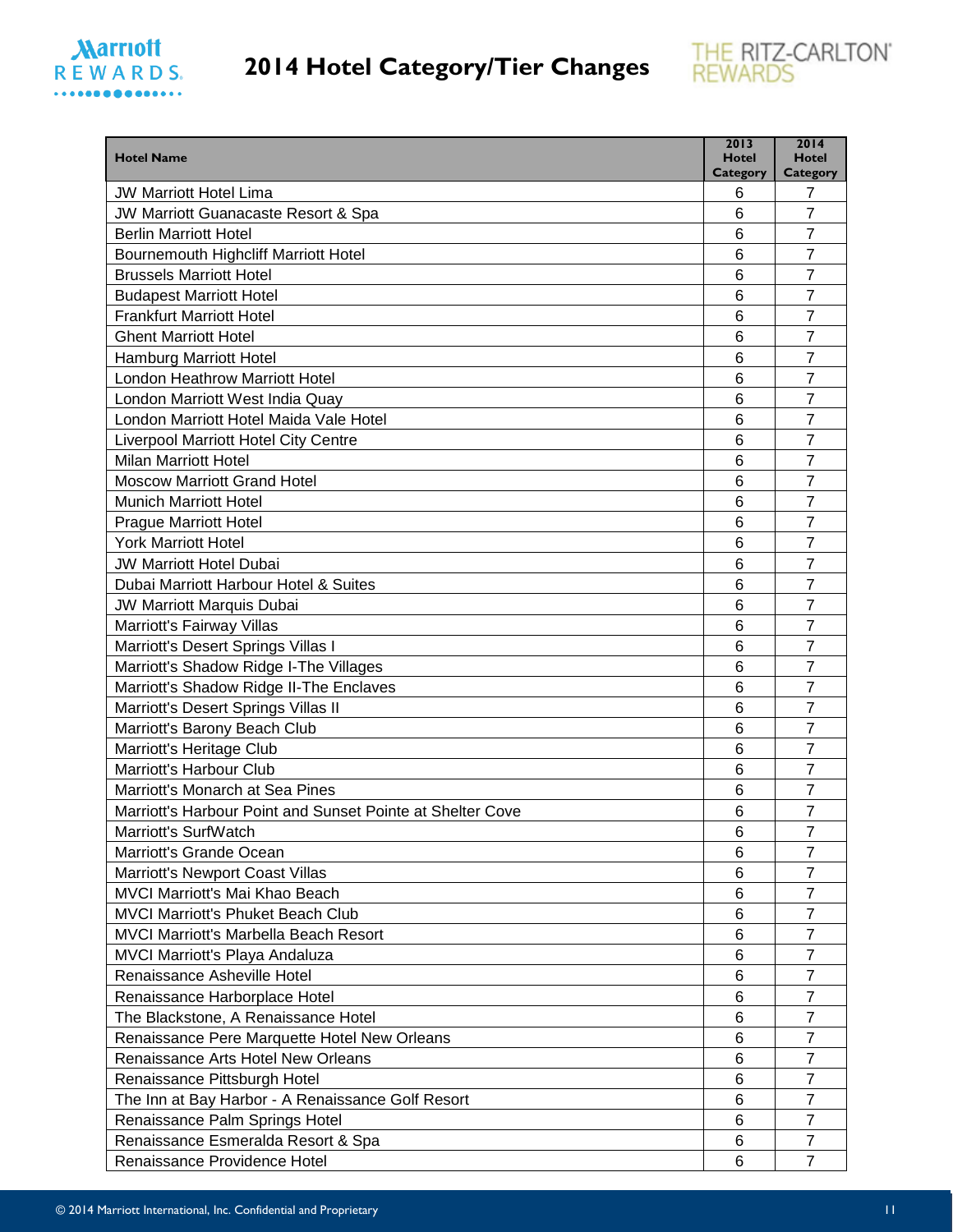



| <b>Hotel Name</b>                                                                          | 2013<br>Hotel   | 2014<br><b>Hotel</b> |
|--------------------------------------------------------------------------------------------|-----------------|----------------------|
|                                                                                            | Category        | Category             |
| Renaissance Raleigh Hotel at North Hills<br>The Del Monte Lodge, A Renaissance Hotel & Spa | 6<br>6          | 7<br>$\overline{7}$  |
| Renaissance Seattle Hotel                                                                  | 6               | $\overline{7}$       |
| Renaissance Vinoy Resort & Golf Club                                                       | 6               | $\overline{7}$       |
|                                                                                            | 6               | $\overline{7}$       |
| Renaissance Washington, DC Hotel<br>Renaissance M Street Hotel                             | 6               | $\overline{7}$       |
|                                                                                            | 6               | $\overline{7}$       |
| Renaissance Mayflower Hotel<br>Renaissance Vancouver Hotel Harbourside                     | 6               | $\overline{7}$       |
| Renaissance Toronto Hotel Downtown                                                         | $6\phantom{1}6$ | $\overline{7}$       |
|                                                                                            |                 |                      |
| Renaissance Phuket Resort & Spa                                                            | 6               | 7<br>$\overline{7}$  |
| Renaissance Okinawa Resort                                                                 | 6               | $\overline{7}$       |
| Renaissance Koh Samui Resort & Spa                                                         | 6               |                      |
| Renaissance Aruba Beach Resort & Casino                                                    | 6               | $\overline{7}$       |
| Renaissance Hamburg Hotel                                                                  | 6               | $\overline{7}$       |
| Renaissance Istanbul Bosphorus Hotel                                                       | 6               | $\overline{7}$       |
| Renaissance St. Petersburg Baltic Hotel                                                    | 6               | $\overline{7}$       |
| Renaissance Paris Hotel La Defense                                                         | 6               | $\overline{7}$       |
| Renaissance Tel Aviv Hotel                                                                 | 6               | $\overline{7}$       |
| <b>Renaissance Zurich Tower Hotel</b>                                                      | 6               | 7                    |
| Renaissance Zurich Hotel                                                                   | 6               | $\overline{7}$       |
| Residence Inn Anchorage Midtown                                                            | 6               | $\overline{7}$       |
| Residence Inn Austin Downtown/Convention Center                                            | 6               | $\overline{7}$       |
| Residence Inn Boston Cambridge                                                             | $6\phantom{1}6$ | $\overline{7}$       |
| Residence Inn Boston Logan Airport/Chelsea                                                 | 6               | $\overline{7}$       |
| Residence Inn Boston Back Bay/Fenway                                                       | 6               | $\overline{7}$       |
| Residence Inn Boston Downtown/Seaport                                                      | 6               | $\overline{7}$       |
| Residence Inn Boston Harbor on Tudor Wharf                                                 | 6               | $\overline{7}$       |
| Residence Inn Chicago Downtown/River North                                                 | $6\phantom{1}6$ | $\overline{7}$       |
| Residence Inn Fort Lauderdale Pompano Beach/Oceanfront                                     | 6               | $\overline{7}$       |
| Residence Inn Beverly Hills                                                                | $6\phantom{1}6$ | $\overline{7}$       |
| Residence Inn Portsmouth Downtown                                                          | 6               | $\overline{7}$       |
| Residence Inn Newport Middletown                                                           | 6               | $\overline{7}$       |
| Residence Inn North Conway                                                                 | 6               | $\overline{7}$       |
| Residence Inn Portland Downtown/Waterfront                                                 | 6               | $\overline{7}$       |
| Residence Inn San Diego Mission Valley                                                     | 6               | $\overline{7}$       |
| Residence Inn San Diego Downtown                                                           | 6               | $\overline{7}$       |
| Residence Inn Seattle Downtown/Lake Union                                                  | $\,6$           | $\overline{7}$       |
| Residence Inn Anaheim Maingate                                                             | 6               | $\overline{7}$       |
| Residence Inn by Marriott Edinburgh                                                        | $\,6$           | $\overline{7}$       |
| SpringHill Suites Anchorage Midtown                                                        | 6               | $\overline{7}$       |
| SpringHill Suites Chicago Downtown/River North                                             | 6               | $\overline{7}$       |
| SpringHill Suites Fort Lauderdale Airport                                                  | $\,6$           | $\overline{7}$       |
| SpringHill Suites Hershey                                                                  | 6               | $\overline{7}$       |
| SpringHill Suites Temecula Valley Wine Country                                             | 6               | $\overline{7}$       |
| SpringHill Suites Pittsburgh North Shore                                                   | 6               | $\overline{7}$       |
| SpringHill Suites Pensacola Beach                                                          | 6               | $\overline{7}$       |
| SpringHill Suites Deadwood                                                                 | 6               | $\overline{7}$       |
| Springhill Suites Savannah Downtown/Historic District                                      | 6               | $\overline{7}$       |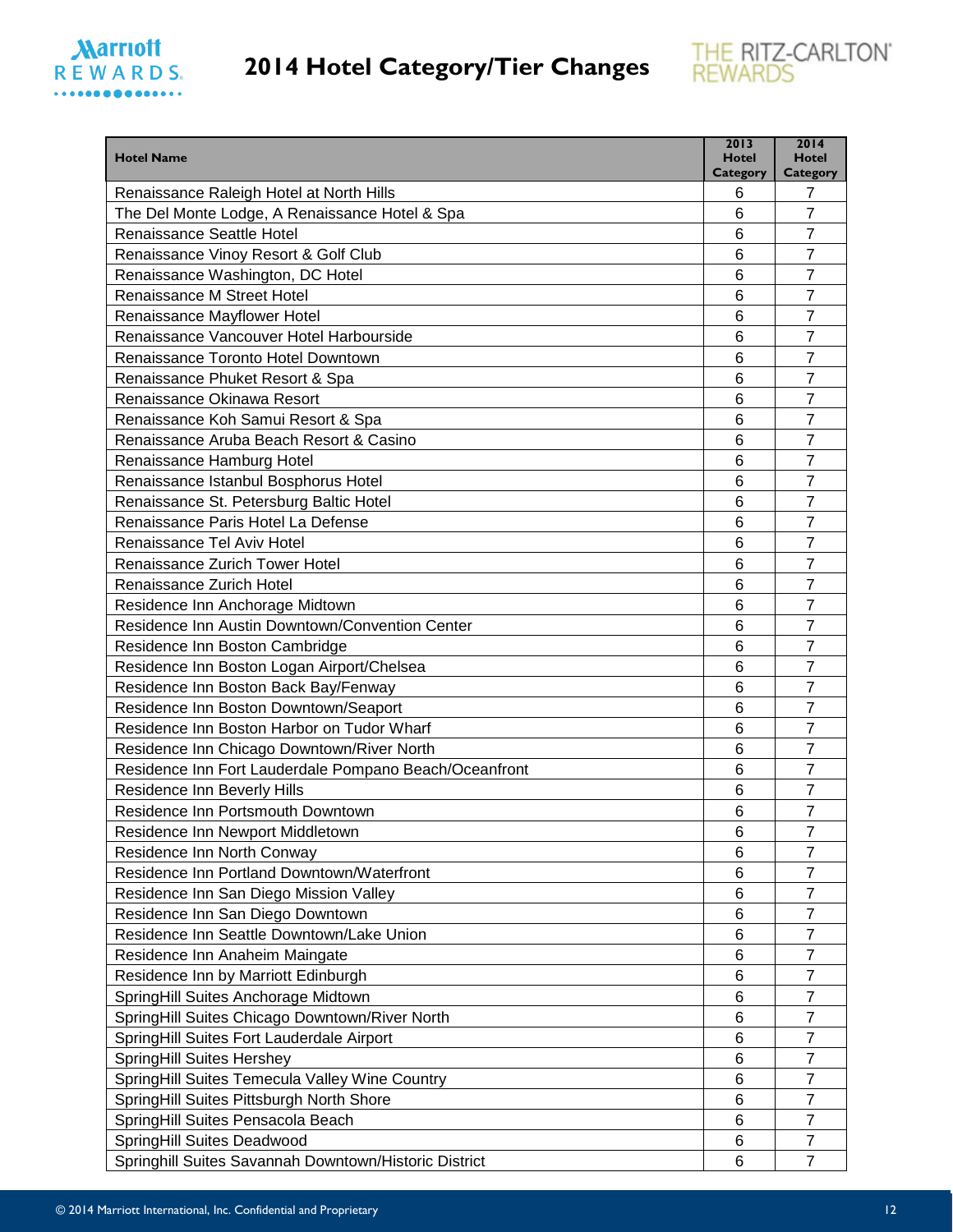



| <b>Hotel Name</b>                                                        | 2013<br><b>Hotel</b> | 2014<br><b>Hotel</b> |
|--------------------------------------------------------------------------|----------------------|----------------------|
|                                                                          | <b>Category</b>      | Category             |
| <b>SpringHill Suites State College</b><br>SpringHill Suites Old Montreal | 6<br>6               | 7<br>$\overline{7}$  |
| AC Hotel Barcelona Forum                                                 | 5                    | 6                    |
| <b>AC Hotel Milano</b>                                                   | 5                    | 6                    |
|                                                                          | 5                    |                      |
| The Lodge & Spa at Callaway Gardens, Autograph Collection                |                      | 6                    |
| The Hotel Minneapolis                                                    | 5                    | 6                    |
| Hotel Eilan, Autograph Collection                                        | 5                    | 6                    |
| Autograph Palacio de Santa Paula                                         | 5                    | 6                    |
| Evergreen Marriott Conference Resort                                     | 5                    | 6                    |
| <b>Courtyard Asheville</b>                                               | 5                    | 6                    |
| <b>Courtyard Hadley Amherst</b>                                          | 5                    | 6                    |
| Courtyard Bloomington                                                    | 5                    | 6                    |
| <b>Courtyard Franklin Cool Springs</b>                                   | 5                    | 6                    |
| Courtyard Nashville Vanderbilt/West End                                  | 5                    | 6                    |
| Courtyard Baltimore Downtown/Inner Harbor                                | 5                    | 6                    |
| Courtyard Charlottesville - University Medical Center                    | 5                    | 6                    |
| <b>Courtyard Columbus Easton</b>                                         | 5                    | 6                    |
| Courtyard Denver Downtown                                                | 5                    | 6                    |
| <b>Courtyard Flagstaff</b>                                               | 5                    | 6                    |
| <b>Courtyard Galveston Island</b>                                        | 5                    | 6                    |
| <b>Courtyard Greenville Downtown</b>                                     | 5                    | 6                    |
| Couryard Maui Kahului Airport                                            | 5                    | 6                    |
| Courtyard New Haven at Yale                                              | 5                    | 6                    |
| Courtyard Ithaca                                                         | 5                    | 6                    |
| Courtyard Jacksonville Beach Oceanfront                                  | 5                    | 6                    |
| Courtyard Hutchinson Island Oceanside/Jensen Beach                       | 5                    | 6                    |
| Courtyard by Marriott Kailua-Kona                                        | 5                    | 6                    |
| Courtyard Anaheim at Disneyland Resort                                   | 5                    | 6                    |
| Courtyard Los Angeles LAX/Century Boulevard                              | 5                    | 6                    |
| Courtyard Los Angeles Pasadena/Old Town                                  | 5                    | 6                    |
| Courtyard New York LaGuardia Airport                                     | 5                    | 6                    |
| Courtyard Kauai Kapa'a                                                   | 5                    | 6                    |
| Courtyard Miami at Dolphin Mall                                          | 5                    | 6                    |
| Courtyard Miami Downtown                                                 | 5                    | 6                    |
| <b>Courtyard Miami Coral Gables</b>                                      | 5                    | 6                    |
| Courtyard New Orleans Downtown/Iberville                                 | 5                    | 6                    |
| <b>Courtyard New Orleans Convention Center</b>                           | 5                    | 6                    |
| Courtyard Palo Alto Los Altos                                            | 5                    | 6                    |
| Courtyard Portland Downtown/Lloyd Center                                 | 5                    | 6                    |
| <b>Courtyard Portland City Center</b>                                    | 5                    | 6                    |
| Courtyard Pittsburgh Downtown                                            | 5                    | 6                    |
| <b>Courtyard Portsmouth</b>                                              | 5                    | 6                    |
| <b>Courtyard Palm Springs</b>                                            | 5                    | 6                    |
| <b>Courtyard Portland Airport</b>                                        | 5                    | 6                    |
| Courtyard San Diego Downtown                                             | 5                    | 6                    |
| Courtyard San Diego Mission Valley/Hotel Circle                          | 5                    | 6                    |
| Courtyard South Bend Mishawaka                                           | 5                    | 6                    |
| <b>Courtyard State College</b>                                           | 5                    | 6                    |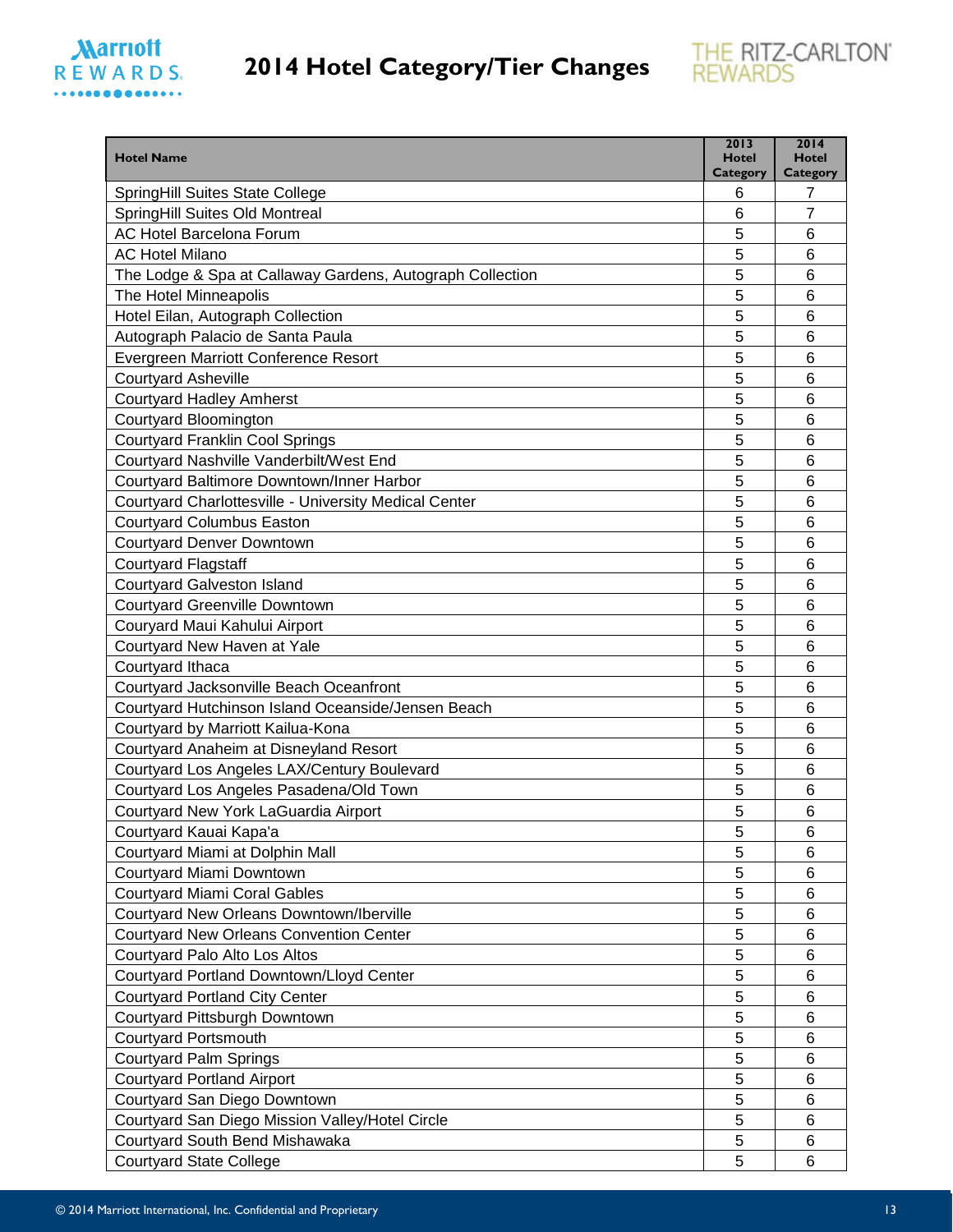

| <b>Hotel Name</b>                                                    | 2013<br>Hotel | 2014<br><b>Hotel</b> |
|----------------------------------------------------------------------|---------------|----------------------|
|                                                                      | Category      | <b>Category</b>      |
| <b>Courtyard Louisville Airport</b><br>Courtyard Louisville Downtown | 5<br>5        | 6<br>6               |
| Courtyard San Francisco Larkspur Landing/Marin County                | 5             | 6                    |
| Courtyard San Francisco Airport/Oyster Point Waterfront              | 5             | 6                    |
| Courtyard San Francisco Airport                                      | 5             | 6                    |
| <b>Courtyard Salinas Monterey</b>                                    | 5             | 6                    |
| Courtyard Santa Rosa                                                 | 5             | 6                    |
| <b>Courtyard Tuscaloosa</b>                                          | 5             | 6                    |
| Courtyard Washington, DC/Foggy Bottom                                | 5             | 6                    |
| Courtyard St. John's Newfoundland                                    | 5             | 6                    |
| Courtyard Hong Kong                                                  | 5             | 6                    |
| Courtyard by Marriott Boulogne                                       | 5             | 6                    |
| Courtyard Stockholm Kungsholmen                                      | 5             | 6                    |
| <b>Courtyard Zurich North</b>                                        | 5             | 6                    |
| Fairfield Inn Asheville South/Biltmore Square                        | 5             | 6                    |
| <b>Fairfield Inn Cherokee</b>                                        | 5             | 6                    |
| Fairfield Inn & Suites Chicago Downtown/River North                  | 5             | 6                    |
| Fairfield Inn Fort Lauderdale Airport & Cruise Port                  | 5             | 6                    |
| <b>Fairfield Inn Hershey</b>                                         | 5             | 6                    |
| Fairfield Inn Medford Long Island                                    | 5             | 6                    |
| Fairfield Inn New York LaGuardia Airport/Flushing                    | 5             | 6                    |
| Fairfield Inn Frankenmuth                                            | 5             | 6                    |
| Fairfield Inn Orlando Near Universal Orlando Resort                  | 5             | 6                    |
| Fairfield Inn New York Brooklyn                                      | 5             | 6                    |
| Fairfield Inn New York Long Island City/Manhattan View               | 5             | 6                    |
| Fairfield Inn & Suites New York Queens/Long Island City              | 5             | 6                    |
| <b>Fairfield Inn Temecula</b>                                        | 5             | 6                    |
| Fairfield Inn Orange Beach                                           | 5             | 6                    |
| Fairfield Inn South Bend Mishawaka                                   | 5             | 6                    |
| <b>Fairfield Inn New Buffalo</b>                                     | 5             | 6                    |
| Fairfield Inn South Bend at Notre Dame                               | 5             | 6                    |
| Fairfield Inn State College                                          | 5             | 6                    |
| Fairfield Inn Napa American Canyon                                   | 5             | 6                    |
| Fairfield Inn San Francisco Airport/Millbrae                         | 5             | 6                    |
| Fairfield Inn Santa Cruz Capitola                                    | 5             | 6                    |
| Fairfield Inn Santa Rosa Sebastopol                                  | 5             | 6                    |
| Gaylord Texan                                                        | 5             | 6                    |
| Atlanta Marriott Buckhead Hotel & Conference Center                  | 5             | 6                    |
| Atlanta Airport Marriott Gateway                                     | 5             | 6                    |
| Stone Mountain Inn                                                   | 5             | 6                    |
| <b>Austin Marriott South</b>                                         | 5             | 6                    |
| <b>Franklin Marriott Cool Springs</b>                                | 5             | 6                    |
| Nashville Airport Marriott                                           | 5             | 6                    |
| <b>Boston Marriott Quincy</b>                                        | 5             | 6                    |
| Los Angeles Marriott Burbank Airport                                 | 5             | 6                    |
| Chattanooga Marriott at the Convention Center                        | 5             | 6                    |
| Chicago Marriott Midway                                              | 5             | 6                    |
| Chicago Marriott Suites O'Hare                                       | 5             | 6                    |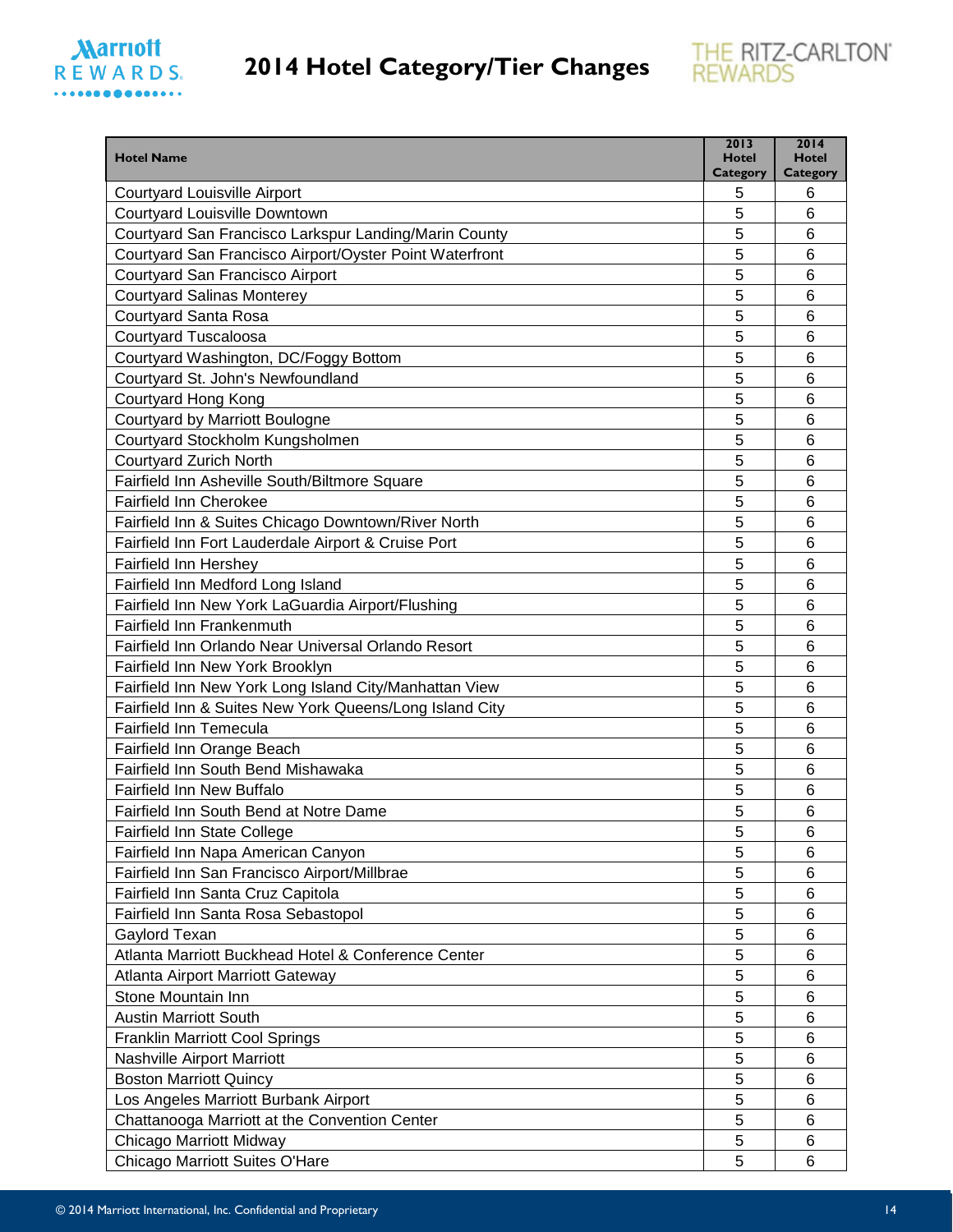

| <b>Hotel Name</b>                                                   | 2013<br><b>Hotel</b><br>Category | 2014<br><b>Hotel</b><br>Category |
|---------------------------------------------------------------------|----------------------------------|----------------------------------|
| <b>Charlotte Marriott SouthPark</b>                                 | 5                                | 6                                |
| Auburn Marriott Opelika Hotel & Conference Center at Grand National | 5                                | 6                                |
| <b>Dallas Marriott City Center</b>                                  | 5                                | 6                                |
| Denver Airport Marriott at Gateway Park                             | 5                                | 6                                |
| <b>Teaneck Marriott at Glenpointe</b>                               | 5                                | 6                                |
| <b>Fort Collins Marriott</b>                                        | 5                                | 6                                |
| <b>Greensboro Marriott Downtown</b>                                 | 5                                | 6                                |
| <b>JW Marriott Hotel Houston</b>                                    | 5                                | 6                                |
| Houston Airport Marriott at George Bush Intercontinental            | 5                                | 6                                |
| <b>Manhattan Beach Marriott</b>                                     | 5                                | 6                                |
| Griffin Gate Marriott Resort & Spa                                  | 5                                | 6                                |
| New York LaGuardia Airport Marriott                                 | 5                                | 6                                |
| Miami Airport Marriott                                              | 5                                | 6                                |
| Minneapolis Marriott City Center                                    | 5                                | 6                                |
| New Orleans Marriott Metairie at Lakeway                            | 5                                | 6                                |
| Long Island Marriott Hotel & Conference Center                      | 5                                | 6                                |
| Melville Marriott Long Island                                       | 5                                | 6                                |
| Oakland Marriott City Center                                        | 5                                | 6                                |
| Boca Raton Marriott at Boca Center                                  | 5                                | 6                                |
| Hutchinson Island Marriott Beach Resort & Marina                    | 5                                | 6                                |
| West Palm Beach Marriott                                            | 5                                | 6                                |
| Philadelphia Marriott West                                          | 5                                | 6                                |
| <b>Durham Marriott Convention Center</b>                            | 5                                | 6                                |
| Raleigh Marriott City Center                                        | 5                                | 6                                |
| <b>Richmond Marriott</b>                                            | 5                                | 6                                |
| San Diego Marriott Mission Valley                                   | 5                                | 6                                |
| <b>Redmond Marriott Town Center</b>                                 | 5                                | 6                                |
| Seattle Airport Marriott                                            | 5                                | 6                                |
| San Mateo Marriott San Francisco Airport                            | 5                                | 6                                |
| San Jose Marriott                                                   | 5                                | 6                                |
| Salt Lake City Marriott City Center                                 | 5                                | 6                                |
| Salt Lake City Marriott Downtown                                    | 5                                | 6                                |
| <b>Tucson Marriott University Park</b>                              | 5                                | 6                                |
| Key Bridge Marriott                                                 | 5                                | 6                                |
| <b>Edmonton Marriott at River Cree Resort</b>                       | 5                                | 6                                |
| Vancouver Airport Marriott Hotel                                    | 5                                | 6                                |
| <b>JW Marriott Hotel Bangkok</b>                                    | 5                                | 6                                |
| JW Marriott Khao Lak Resort & Spa                                   | 5                                | 6                                |
| Nagoya Marriott Associa Hotel                                       | 5                                | 6                                |
| JW Marriott Hotel Shanghai at Tomorrow Square                       | 5                                | 6                                |
| Venezuela Marriott Hotel Playa Grande                               | 5                                | 6                                |
| JW Marriott Hotel Mexico City                                       | 5                                | 6                                |
| JW Marriott Panama Golf & Beach Resort                              | 5                                | 6                                |
| <b>Cologne Marriott Hotel</b>                                       | 5                                | 6                                |
| <b>Cardiff Marriott Hotel</b>                                       | 5                                | 6                                |
| <b>Edinburgh Marriott Hotel</b>                                     | 5                                | 6                                |
| Dalmahoy, A Marriott Hotel & Country Club                           | 5                                | 6                                |
| <b>Heidelberg Marriott Hotel</b>                                    | 5                                | 6                                |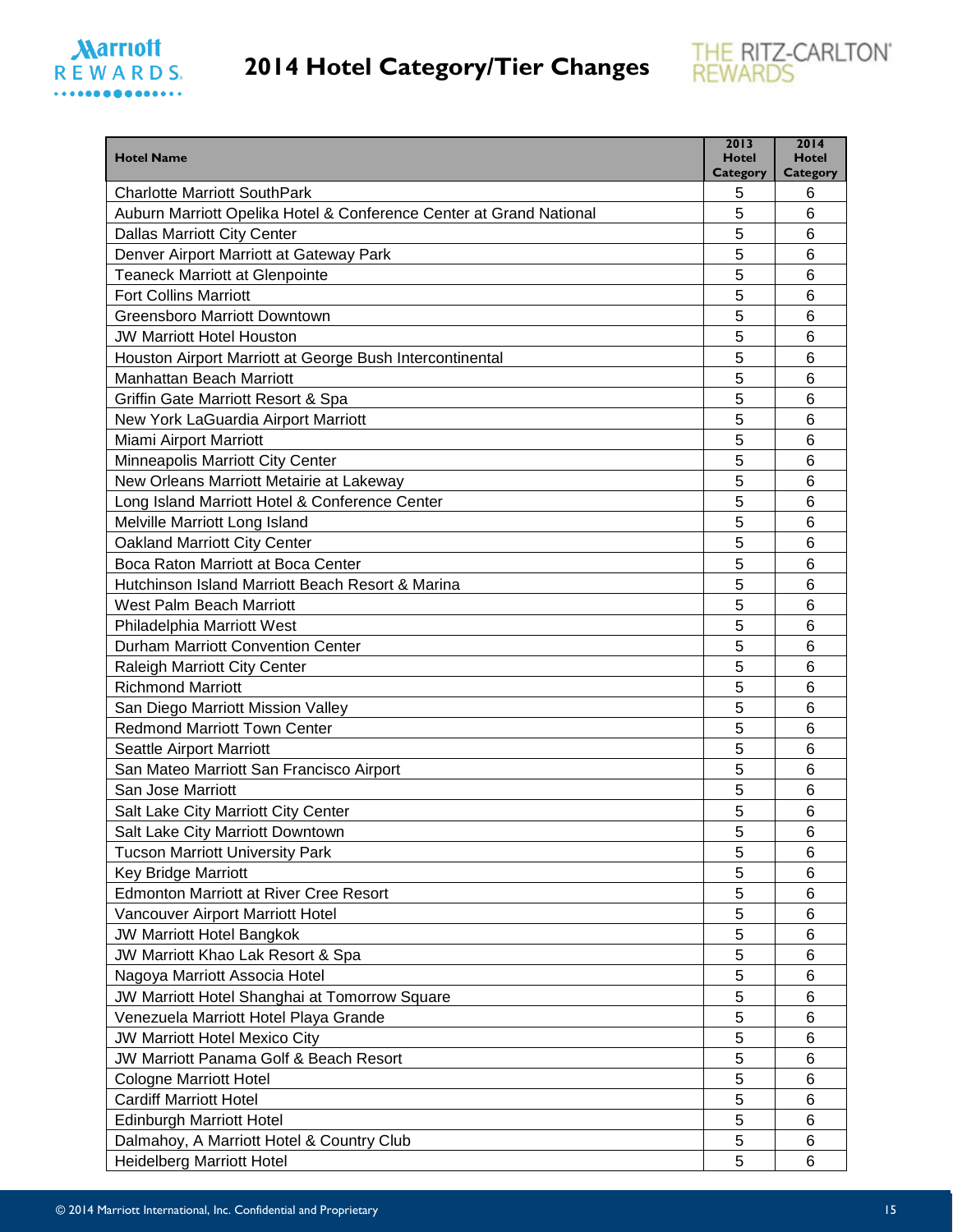



| <b>Hotel Name</b>                                           | 2013<br>Hotel        | 2014<br><b>Hotel</b> |
|-------------------------------------------------------------|----------------------|----------------------|
| Praia D'El Rey Marriott Golf & Beach Resort                 | <b>Category</b><br>5 | <b>Category</b><br>6 |
| Moscow Marriott Tverskaya Hotel                             | 5                    | 6                    |
| Munich Airport Marriott Hotel                               | 5                    | 6                    |
| Sprowston Manor, A Marriott Hotel & Country Club            | 5                    | 6                    |
| Dubai Marriott Hotel Zabeel                                 | 5                    | 6                    |
| Renaissance Austin Hotel                                    | 5                    | 6                    |
| <b>Renaissance Cleveland Hotel</b>                          | 5                    | 6                    |
| Renaissance Meadowlands Hotel                               | 5                    | 6                    |
| Renaissance Fort Lauderdale-Plantation Hotel                | 5                    | 6                    |
| Renaissance Los Angeles Airport Hotel                       | 5                    | 6                    |
| The Battle House, A Renaissance Hotel & Spa                 | 5                    | 6                    |
| Renaissance ClubSport Walnut Creek Hotel                    | 5                    | 6                    |
| Renaissance Oklahoma City Convention Center Hotel           | 5                    | 6                    |
| Renaissance Boca Raton Hotel                                | 5                    | 6                    |
| Renaissance Philadelphia Hotel Airport                      | 5                    | 6                    |
| Renaissance Clubsport Aliso Viejo Hotel                     | 5                    | 6                    |
| Renaissance Bangkok Ratchaprasong Hotel                     | 5                    | 6                    |
| Renaissance Naruto Resort                                   | 5                    | 6                    |
| Renaissance London Heathrow Hotel                           | 5                    | 6                    |
| Renaissance Malmo Hotel                                     | 5                    | 6                    |
| Renaissance Moscow Hotel Monarch Centre                     | 5                    | 6                    |
| Residence Inn Asheville Biltmore                            | 5                    | 6                    |
| Residence Inn Worcester                                     | 5                    | 6                    |
| Residence Inn Burbank Downtown                              | 5                    | 6                    |
| Residence Inn Baltimore Downtown/Inner Harbor               | 5                    | 6                    |
| Residence Inn Charleston Mt. Pleasant                       | 5                    | 6                    |
| Residence Inn Bryan College Station                         | 5                    | 6                    |
| Residence Inn Columbus Easton                               | 5                    | 6                    |
| Residence Inn Wilmington Landfall                           | 5                    | 6                    |
| Residence Inn Cape Canaveral Cocoa Beach                    | 5                    | 6                    |
| Residence Inn Oklahoma City Downtown/Bricktown              | 5                    | 6                    |
| Residence Inn Palo Alto Los Altos                           | 5                    | 6                    |
| Residence Inn Delray Beach                                  | 5                    | 6                    |
| Residence Inn Portland West/Hillsboro                       | 5                    | 6                    |
| Residence Inn Portland Downtown/RiverPlace                  | 5                    | 6                    |
| Residence Inn Pittsburgh North Shore                        | 5                    | 6                    |
| Residence Inn Portsmouth                                    | 5                    | 6                    |
| <b>Residence Inn Naples</b>                                 | 5                    | 6                    |
| Residence Inn San Diego Carlsbad                            | 5                    | 6                    |
| Residence Inn Savannah Downtown/Historic District           | 5                    | 6                    |
| Residence Inn South Bend                                    | 5                    | 6                    |
| Residence Inn Louisville Downtown                           | 5                    | 6                    |
| Residence Inn Louisville Airport                            | 5                    | 6                    |
| Residence Inn Palo Alto Mountain View                       | 5                    | 6                    |
| Residence Inn San Francisco Airport/Oyster Point Waterfront | 5                    | 6                    |
| Residence Inn Anaheim Resort Area/Garden Grove              | 5                    | 6                    |
| Residence Inn Sandestin at Grand Boulevard                  | 5                    | 6                    |
| Residence Inn Washington, DC/Vermont Avenue                 | 5                    | 6                    |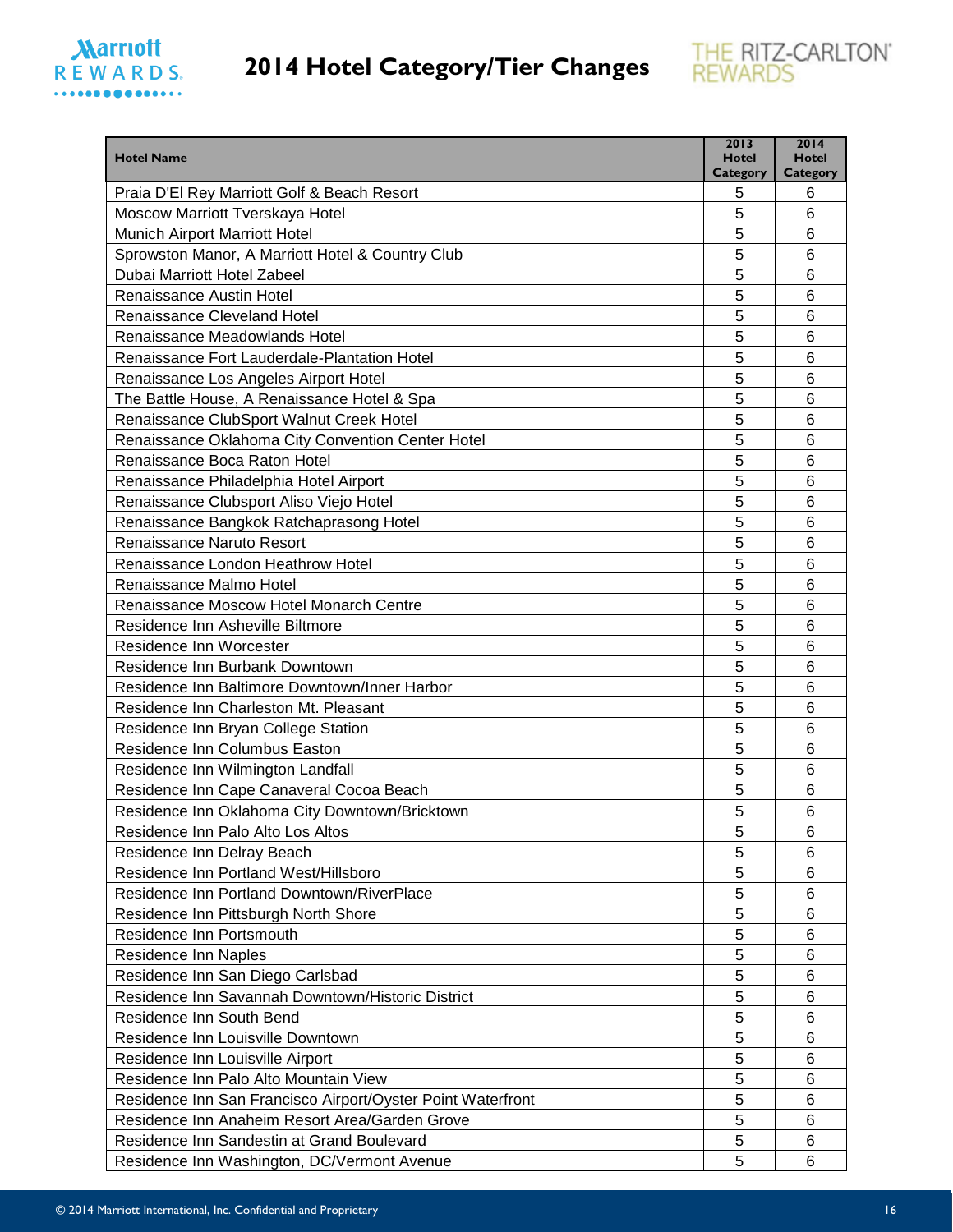



| <b>Hotel Name</b>                                          | 2013<br>Hotel<br><b>Category</b> | 2014<br><b>Hotel</b><br><b>Category</b> |
|------------------------------------------------------------|----------------------------------|-----------------------------------------|
| Residence Inn Washington DC/Foggy Bottom                   | 5                                | 6                                       |
| Residence Inn Gravenhurst Muskoka Wharf                    | 5                                | 6                                       |
| Residence Inn Montreal Downtown                            | 5                                | 6                                       |
| Residence Inn Vancouver Downtown                           | 5                                | 6                                       |
| Residence Inn Toronto Downtown/Entertainment District      | 5                                | 6                                       |
| Residence Inn by Marriott Munich City East                 | 5                                | 6                                       |
| <b>SpringHill Suites Asheville</b>                         | 5                                | 6                                       |
| SpringHill Suites Nashville MetroCenter                    | 5                                | 6                                       |
| SpringHill Suites Baltimore Downtown/Inner Harbor          | 5                                | 6                                       |
| <b>Springhill Suites Flagstaff</b>                         | 5                                | 6                                       |
| SpringHill Suites Galveston Island                         | 5                                | 6                                       |
| SpringHill Suites Mystic Waterford                         | 5                                | 6                                       |
| SpringHill Suites New Orleans Convention Center            | 5                                | 6                                       |
| SpringHill Suites Pittsburgh Southside Works               | 5                                | 6                                       |
| SpringHill Suites South Bend Mishawaka                     | 5                                | 6                                       |
| SpringHill Suites Seattle Downtown                         | 5                                | 6                                       |
| Springhill Suites Pigeon Forge                             | 5                                | 6                                       |
| <b>TownePlace Suites Galveston Island</b>                  | 5                                | 6                                       |
| AC Hotel Málaga Palacio                                    | 4                                | 5                                       |
| <b>AC Hotel Gava Mar</b>                                   | 4                                | 5                                       |
| Courtyard Atlanta Downtown                                 | 4                                | 5                                       |
| <b>Courtyard Austin Central</b>                            | 4                                | 5                                       |
| <b>Courtyard Austin South</b>                              | 4                                | 5                                       |
| Courtyard Nashville at Opryland                            | 4                                | 5                                       |
| Courtyard Seattle Bellevue/Redmond                         | 4                                | 5                                       |
| Courtyard Aberdeen at Ripken Stadium                       | 4                                | 5                                       |
| <b>Courtyard Charlotte City Center</b>                     | 4                                | 5                                       |
| Courtyard Cincinnati East/Norwood                          | 4                                | 5                                       |
| Courtyard Fort Worth Downtown/Blackstone                   | 4                                | 5                                       |
| <b>Courtyard Glenwood Springs</b>                          | 4                                | 5                                       |
| <b>Courtyard Gainesville</b>                               | 4                                | 5                                       |
| <b>Courtyard Grand Rapids Downtown</b>                     | 4                                | $\overline{5}$                          |
| <b>Courtyard Clemson</b>                                   | 4                                | 5                                       |
| Courtyard Indianapolis Downtown                            | 4                                | 5                                       |
| <b>Courtyard Los Angeles Westside</b>                      | 4                                | 5                                       |
| Courtyard Los Angeles Sherman Oaks                         | 4                                | 5                                       |
| Courtyard Orlando Lake Buena Vista in the Marriott Village | 4                                | 5                                       |
| Courtyard Keene Downtown                                   | 4                                | 5                                       |
| Courtyard Minneapolis Downtown                             | 4                                | 5                                       |
| Courtyard Myrtle Beach Barefoot Landing                    | 4                                | 5                                       |
| <b>Courtyard Portland Hillsboro</b>                        | 4                                | 5                                       |
| <b>Courtyard Scottsdale North</b>                          | 4                                | 5                                       |
| <b>Courtyard Kingston</b>                                  | 4                                | 5                                       |
| <b>Courtyard Naples</b>                                    | 4                                | 5                                       |
| Courtyard San Mateo Foster City                            | 4                                | 5                                       |
| Courtyard Shreveport-Bossier City/Louisiana Boardwalk      | 4                                | 5                                       |
| Courtyard Santa Ana Orange County                          | 4                                | 5                                       |
| <b>Courtyard Stamford Downtown</b>                         | 4                                | 5                                       |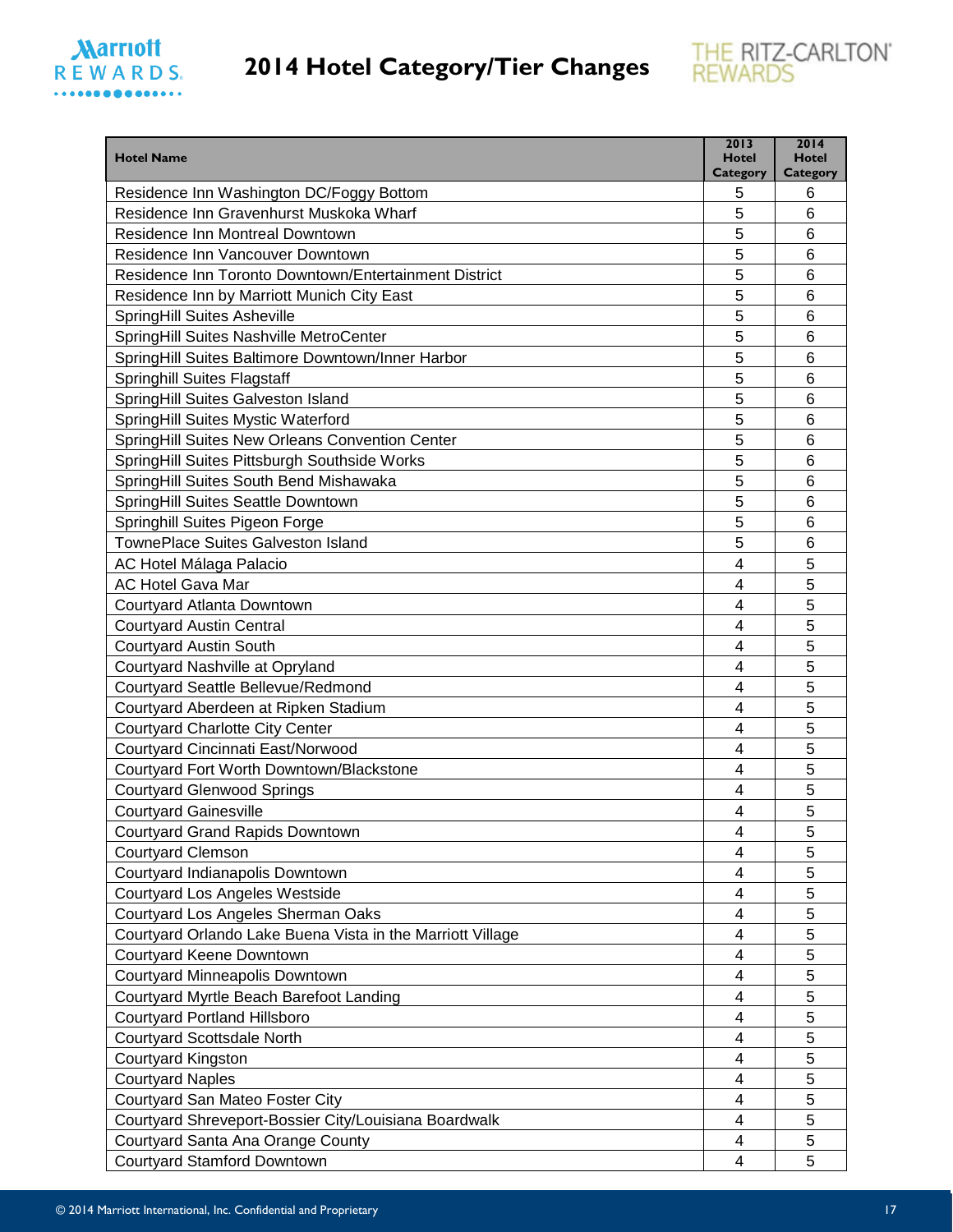



| <b>Hotel Name</b>                                                                      | 2013<br><b>Hotel</b>         | 2014<br><b>Hotel</b> |
|----------------------------------------------------------------------------------------|------------------------------|----------------------|
|                                                                                        | Category                     | <b>Category</b>      |
| <b>Courtyard North Ryde</b><br>Courtyard Port of Spain                                 | 4<br>$\overline{\mathbf{4}}$ | 5<br>5               |
| <b>Fairfield Inn Austin Central</b>                                                    | 4                            | 5                    |
| Fairfield Inn Asheville Airport                                                        | 4                            | 5                    |
| <b>Fairfield Inn Beckley</b>                                                           | 4                            | 5                    |
| Fairfield Inn Bloomington                                                              | 4                            | 5                    |
| Fairfield Inn Nashville at Opryland                                                    | 4                            | 5                    |
| Fairfield Inn Burlington Williston                                                     | 4                            | 5                    |
| Fairfield Inn Bozeman                                                                  | 4                            | 5                    |
| Fairfield Inn Cumberland                                                               | 4                            | 5                    |
| Fairfield Inn Cheyenne                                                                 | 4                            | 5                    |
| Fairfield Inn Erie                                                                     | 4                            | 5                    |
| <b>Fairfield Inn Flagstaff</b>                                                         | $\overline{4}$               | 5                    |
| <b>Fairfield Inn Holland</b>                                                           | 4                            | 5                    |
| <b>Fairfield Inn Boone</b>                                                             | 4                            | 5                    |
| Fairfield Inn Wilmington/Wrightsville Beach                                            | 4                            | 5                    |
| Fairfield Inn Indianapolis Downtown                                                    | 4                            | 5                    |
| Fairfield Inn Elkin Jonesville                                                         | $\overline{\mathbf{4}}$      | 5                    |
| Fairfield Inn Ithaca                                                                   | 4                            | 5                    |
| Fairfield Inn Milwaukee Downtown                                                       | 4                            | 5                    |
|                                                                                        |                              |                      |
| Fairfield Inn Syosset Long Island                                                      | 4                            | 5<br>5               |
| Fairfield Inn West Palm Beach Jupiter                                                  | 4<br>4                       | 5                    |
| Fairfield Inn Wheeling-St. Clairsville, OH<br><b>Fairfield Inn Portsmouth Seacoast</b> | 4                            | 5                    |
| Fairfield Inn Bend Downtown                                                            | $\overline{\mathbf{4}}$      | 5                    |
| Fairfield Inn Tuscaloosa                                                               | 4                            | 5                    |
|                                                                                        | 4                            | 5                    |
| Inn at Opryland, a Gaylord Hotel<br>Fort Lauderdale Marriott North                     | $\overline{4}$               | 5                    |
| Houston Marriott West Loop by the Galleria                                             | 4                            | 5                    |
| <b>Torrance Marriott South Bay</b>                                                     | 4                            | 5                    |
|                                                                                        |                              | 5                    |
| <b>Bridgewater Marriott</b>                                                            | 4                            |                      |
| JW Marriott Hotel Beijing                                                              | 4                            | 5                    |
| <b>JW Marriott Hangzhou</b>                                                            | 4                            | 5                    |
| JW Marriott Hotel Kuala Lumpur                                                         | 4<br>4                       | 5<br>5               |
| <b>Bogota Marriott Hotel</b><br><b>JW Marriott Hotel Caracas</b>                       |                              | 5                    |
|                                                                                        | 4<br>4                       | 5                    |
| Ixtapan de la Sal Marriott Hotel & Spa                                                 | 4                            | 5                    |
| <b>Sunderland Marriott Hotel</b>                                                       |                              |                      |
| <b>Tbilisi Marriott Hotel</b><br>Jeddah Marriott Hotel                                 | 4                            | 5<br>5               |
|                                                                                        | 4                            | 5                    |
| Renaissance Savery Hotel<br>Renaissance Caracas Hotel                                  | 4<br>4                       | 5                    |
|                                                                                        |                              |                      |
| <b>Renaissance Duesseldorf Hotel</b><br>Residence Inn Atlanta Downtown                 | 4<br>4                       | 5<br>5               |
| Residence Inn Austin South                                                             | 4                            | 5                    |
|                                                                                        |                              | 5                    |
| Residence Inn Nashville Brentwood                                                      | 4<br>4                       | 5                    |
| Residence Inn Boston Foxborough                                                        | 4                            | 5                    |
| Residence Inn Boston Needham Heights                                                   |                              |                      |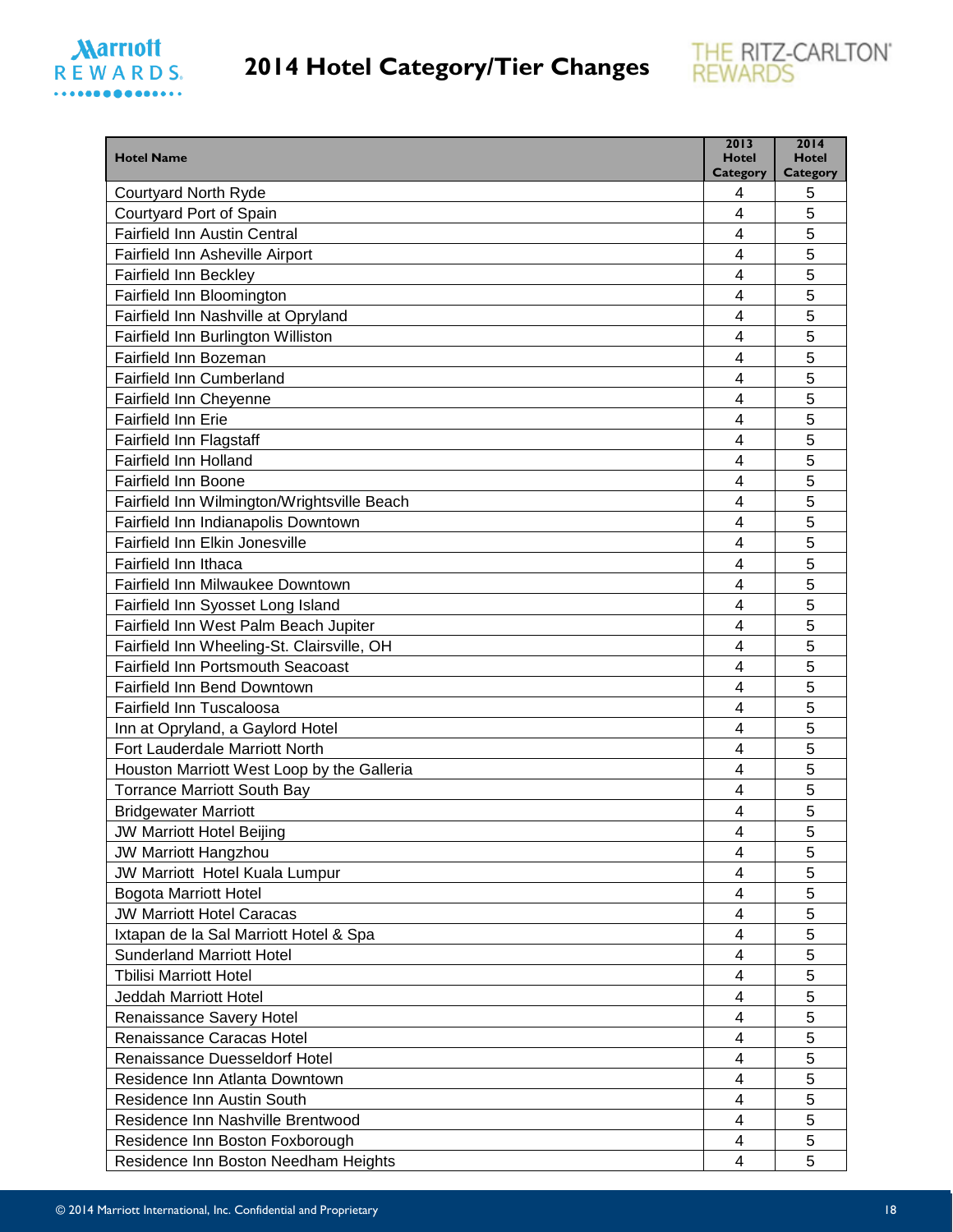

| <b>Hotel Name</b>                                           | 2013<br><b>Hotel</b>    | 2014<br><b>Hotel</b> |
|-------------------------------------------------------------|-------------------------|----------------------|
| Residence Inn Buffalo Amherst                               | Category<br>4           | <b>Category</b><br>5 |
| Residence Inn Seattle Bellevue/Downtown                     | 4                       | 5                    |
| Residence Inn Seattle Bellevue                              | 4                       | 5                    |
| Residence Inn Charlottesville                               | 4                       | 5                    |
| Residence Inn Costa Mesa Newport Beach                      | 4                       | 5                    |
| <b>Residence Inn Palm Desert</b>                            | 4                       | 5                    |
| Residence Inn Glenwood Springs                              | 4                       | 5                    |
| Residence Inn Neptune at Gateway Centre                     | 4                       | 5                    |
| <b>Residence Inn Tinton Falls</b>                           | 4                       | 5                    |
| Residence Inn Fort Lauderdale Plantation                    | 4                       | 5                    |
| Residence Inn Indianapolis Downtown on the Canal            | 4                       | 5                    |
| Residence Inn Los Angeles LAX/Manhattan Beach               | 4                       | 5                    |
| Residence inn Miami Airport South                           | 4                       | 5                    |
| Residence Inn White Plains Westchester County               | 4                       | 5                    |
| Residence Inn Portland Airport at Cascade Station           | $\overline{\mathbf{4}}$ | 5                    |
| Residence Inn Portland Downtown/Lloyd Center                | 4                       | 5                    |
| Residence Inn Poughkeepsie                                  | 4                       | 5                    |
| Residence Inn Louisville Northeast                          | 4                       | 5                    |
| Residence Inn San Francisco Airport/San Mateo               | 4                       | 5                    |
| Residence Inn San Jose Campbell                             | 4                       | 5                    |
| Residence Inn Milpitas Silicon Valley                       | 4                       | 5                    |
| SpringHill Suites Austin South                              | 4                       | 5                    |
| SpringHill Suites Charleston North                          | 4                       | 5                    |
| SpringHill Suites Columbus OSU                              | 4                       | 5                    |
| SpringHill Suites Cincinnati Midtown                        | 4                       | 5                    |
| SpringHill Suites Denver Downtown                           | 4                       | 5                    |
| SpringHill Suites Newark Liberty International Airport      | 4                       | 5                    |
| SpringHill Suites Fresno                                    | 4                       | 5                    |
| SpringHill Suites Green Bay Downtown                        | 4                       | 5                    |
| SpringHill Suites Harrisburg Hershey                        | 4                       | 5                    |
| SpringHill Suites Long Island Brookhaven                    | 4                       | 5                    |
| SpringHill Suites Los Angeles LAX/Manhattan Beach           | 4                       | 5                    |
| SpringHill Suites Lake Charles                              | 4                       | 5                    |
| SpringHill Suites Lexington Near the University of Kentucky | 4                       | 5                    |
| SpringHill Suites Miami Airport South                       | 4                       | 5                    |
| SpringHill Suites New York Queens/Corona                    | 4                       | 5                    |
| SpringHill Suites Portland Hillsboro                        | 4                       | 5                    |
| SpringHill Suites Scottsdale North                          | 4                       | 5                    |
| <b>SpringHill Suites Naples</b>                             | 4                       | 5                    |
| SpringHill Suites San Angelo                                | 4                       | 5                    |
| TownePlace Suites Bloomington                               | 4                       | 5                    |
| <b>TownePlace Suites Bend</b>                               | 4                       | 5                    |
| TownePlace Suites San Jose Campbell                         | 4                       | 5                    |
| TownePlace Suites Sunnyvale Mountain View                   | 4                       | 5                    |
| TownePlace Suites Anaheim                                   | 4                       | 5                    |
| AC Hotel Bologna                                            | 3                       | 4                    |
| AC Hotel Ciudad de Pamplona                                 | 3                       | 4                    |
| <b>AC Hotel Zizur Mayor</b>                                 | 3                       | $\overline{4}$       |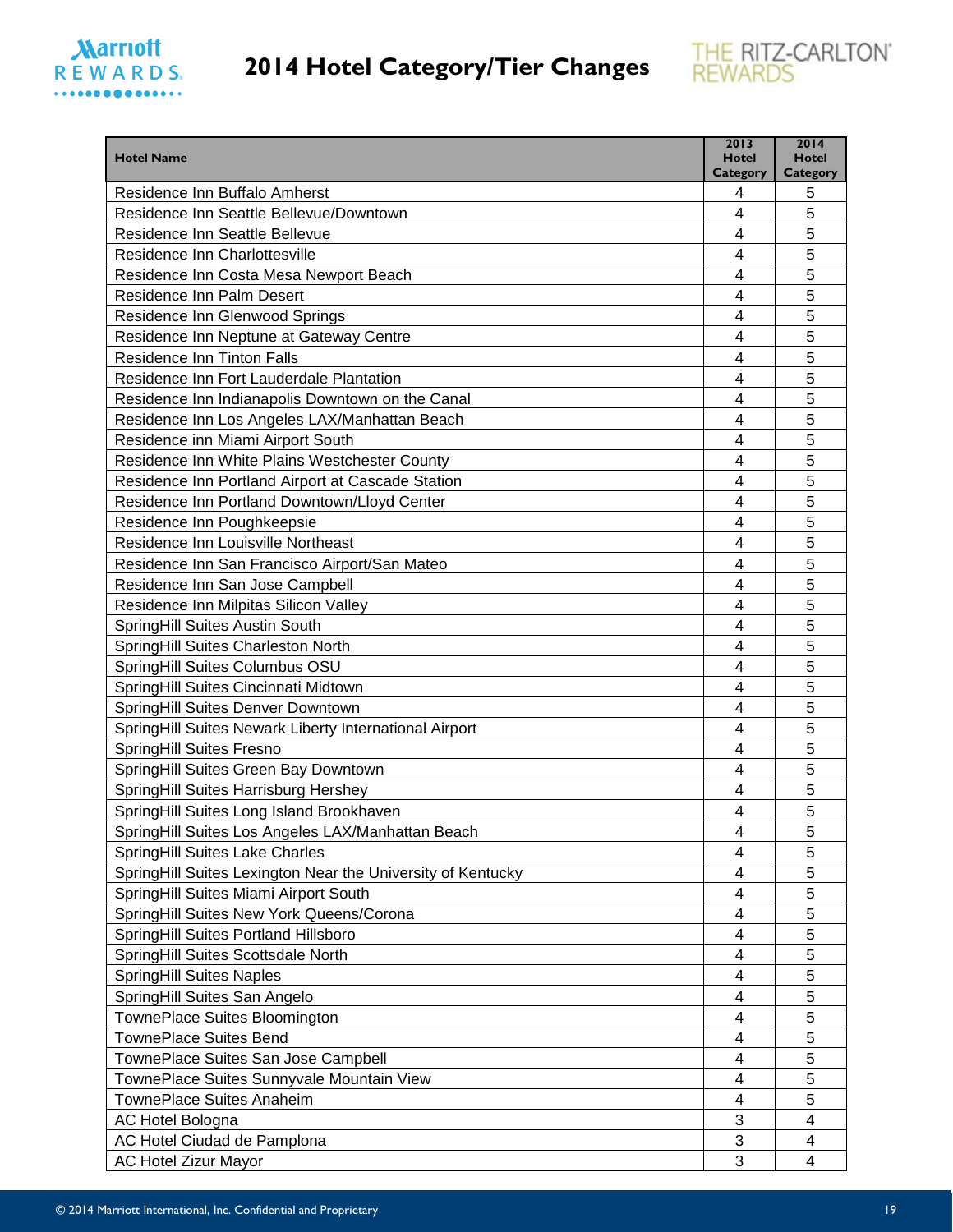



| <b>Hotel Name</b>                                            | 2013<br>Hotel | 2014<br><b>Hotel</b>    |
|--------------------------------------------------------------|---------------|-------------------------|
|                                                              | Category      | <b>Category</b>         |
| Courtyard Austin North/Parmer Lane                           | 3<br>3        | 4                       |
| Courtyard Austin Northwest/Arboretum                         |               | $\overline{4}$          |
| Courtyard Oneonta                                            | 3             | 4                       |
| <b>Courtyard Nashville Goodlettsville</b>                    | 3             | $\overline{4}$          |
| Courtyard Boston Foxborough                                  | 3             | $\overline{4}$          |
| <b>Courtyard Akron Stow</b>                                  | 3             | 4                       |
| <b>Courtyard Charleston Coliseum</b>                         | 3             | 4                       |
| <b>Courtyard Cleveland University Circle</b>                 | 3             | $\overline{\mathbf{4}}$ |
| <b>Courtyard Cleveland Willoughby</b>                        | 3             | $\overline{4}$          |
| <b>Courtyard Lincroft Red Bank</b>                           | 3             | $\overline{4}$          |
| Courtyard Fort Lauderdale Plantation                         | 3             | $\overline{4}$          |
| <b>Courtyard Fort Collins</b>                                | 3             | 4                       |
| Courtyard Houston the Woodlands                              | 3             | 4                       |
| <b>Courtyard Lubbock</b>                                     | 3             | 4                       |
| Courtyard Long Beach                                         | 3             | $\overline{4}$          |
| Courtyard Cypress Anaheim/Orange County                      | 3             | $\overline{4}$          |
| <b>Courtyard Monroe Airport</b>                              | 3             | 4                       |
| <b>Courtyard Richmond Berkeley</b>                           | 3             | $\overline{\mathbf{4}}$ |
| <b>Courtyard Camarillo</b>                                   | 3             | 4                       |
| <b>Courtyard Poughkeepsie</b>                                | 3             | $\overline{4}$          |
| <b>Courtyard Reno</b>                                        | 3             | 4                       |
| Courtyard Huntington Beach Fountain Valley                   | 3             | 4                       |
| Courtyard Tampa Brandon                                      | 3             | $\overline{\mathbf{4}}$ |
| <b>Courtyard Edmonton West</b>                               | 3             | 4                       |
| <b>Courtyard Duesseldorf Hafen</b>                           | 3             | 4                       |
| Courtyard by Marriott Montpellier                            | 3             | 4                       |
| <b>Courtyard Tbilisi</b>                                     | 3             | $\overline{4}$          |
| Fairfield Inn & Suites Amarillo Airport                      | 3             | $\overline{4}$          |
| Fairfield Inn & Suites Atlanta Downtown                      | 3             | 4                       |
| <b>Fairfield Inn Billings</b>                                | 3             | 4                       |
| Fairfield Inn Nashville Airport                              | 3             | 4                       |
| Fairfield Inn Nashville Smyrna                               | 3             | $\overline{\mathbf{4}}$ |
| <b>Fairfield Inn Sudbury</b>                                 | 3             | 4                       |
| <b>Fairfield Inn Canton</b>                                  | 3             | 4                       |
| Fairfield Inn Akron South                                    | 3             | $\overline{4}$          |
| Fairfield Inn Bryan College Station                          | 3             | $\overline{4}$          |
| <b>Fairfield Inn Columbus West</b>                           | 3             | 4                       |
| Fairfield Inn Corpus Christi                                 | 3             | 4                       |
| <b>Fairfield Inn Grand Forks</b>                             | 3             | $\overline{4}$          |
| Fairfield Inn Lexington Keeneland/Airport                    | 3             | 4                       |
| <b>Fairfield Inn Louisville East</b>                         | 3             | $\overline{4}$          |
| Fairfield Inn San Francisco San Carlos                       | 3             | $\overline{4}$          |
|                                                              | 3             | 4                       |
| Fairfield Inn San Angelo<br>Fairfield Inn Anaheim Buena Park | 3             | 4                       |
|                                                              |               |                         |
| Fairfield Inn & Suites Valdosta                              | 3             | 4                       |
| <b>Fairfield Inn Sudbury</b>                                 | 3             | $\overline{4}$          |
| Fairfield Inn and Suites St John's Newfoundland              | 3             | $\overline{4}$          |
| Atlanta Marriott Alpharetta                                  | 3             | 4                       |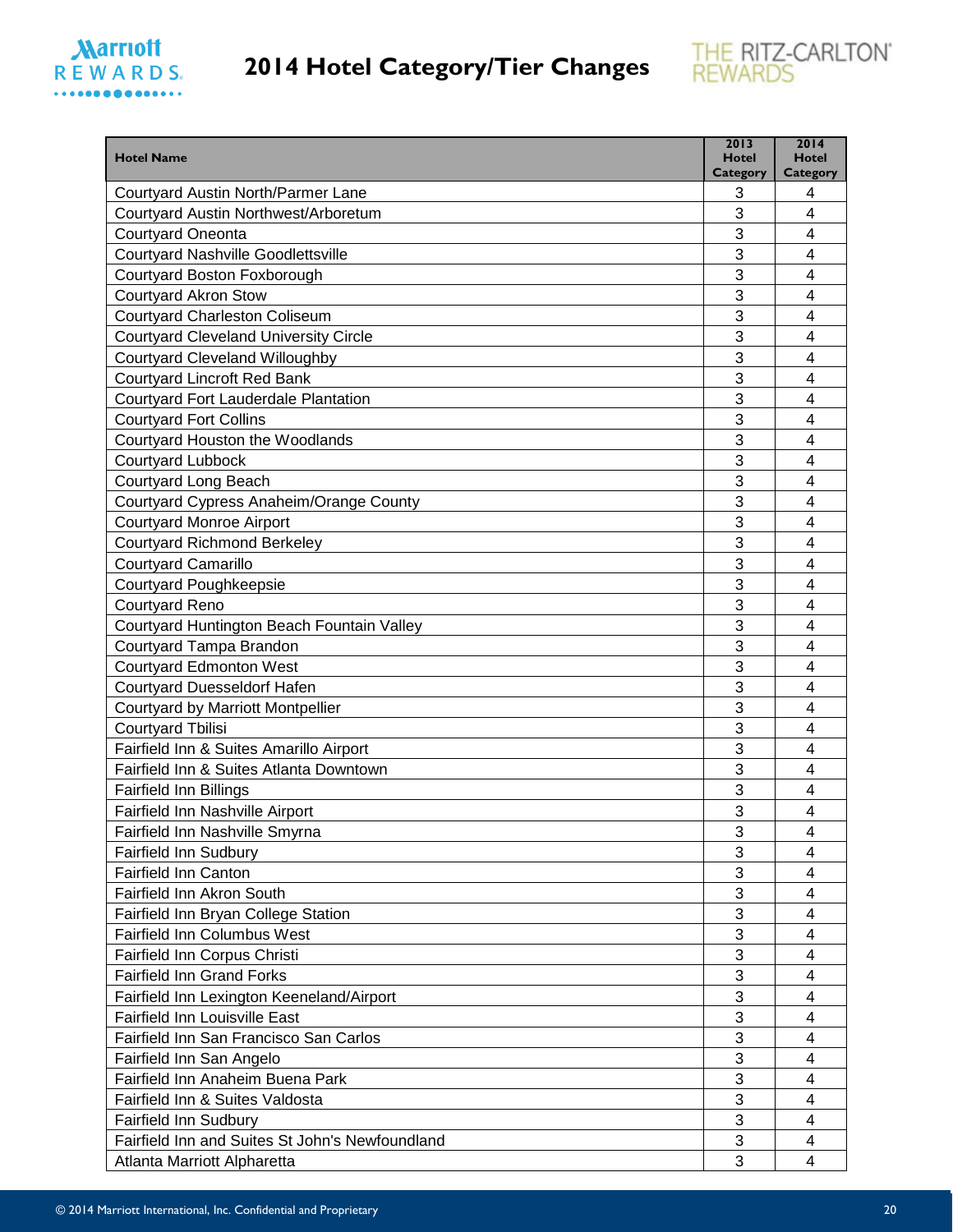

| Category<br>Category<br><b>Cedar Rapids Marriott</b><br>3<br>4<br>3<br>Dallas/Fort Worth Marriott Solana<br>$\overline{4}$<br>Dallas/Fort Worth Airport Marriott<br>3<br>$\overline{4}$<br>3<br>Greensboro-High Point Marriott Airport<br>$\overline{4}$<br>3<br>$\overline{\mathbf{4}}$<br><b>Toronto Airport Marriott Hotel</b><br>3<br>$\overline{4}$<br>Guangzhou Marriott Hotel Tianhe<br>Guam Marriott Resort & Spa<br>3<br>4<br><b>JW Marriott Hotel Shenzhen</b><br>3<br>4<br>3<br>$\overline{4}$<br>Renaissance Beijing Capital Hotel<br>Residence Inn Denver Cherry Creek<br>3<br>$\overline{4}$<br>3<br><b>Residence Inn Fort Collins</b><br>$\overline{4}$<br>3<br>Residence Inn Yonkers<br>4<br>3<br>Residence Inn Long Island Hauppauge/Islandia<br>4<br>3<br>$\overline{\mathbf{4}}$<br>Residence Inn Monroe<br>3<br>Residence Inn Anaheim Placentia/Fullerton<br>$\overline{4}$<br>3<br>SpringHill Suites Austin North/Parmer Lane<br>$\overline{4}$<br>SpringHill Suites Arundel Mills BWI Airport<br>3<br>$\overline{4}$<br>3<br>SpringHill Suites Charlotte Airport<br>$\overline{4}$<br>SpringHill Suites Dallas Downtown/West End<br>3<br>4<br>3<br>SpringHill Suites Grand Rapids North<br>4<br>SpringHill Suites Houston Intercontinental Airport<br>3<br>$\overline{4}$<br>SpringHill Suites Philadelphia Langhorne at Sesame Place<br>3<br>$\overline{4}$<br>3<br>$\overline{4}$<br><b>SpringHill Suites Tempe</b><br>3<br>$\overline{4}$<br>SpringHill Suites Seattle Bothell<br>TownePlace Suites Bridgeport Clarksburg<br>3<br>4<br>3<br>TownePlace Suites Los Angeles LAX/Manhattan Beach<br>4<br><b>TownePlace Suites The Villages</b><br>3<br>$\overline{4}$<br>TownePlace Suites Portland Hillsboro<br>3<br>$\overline{4}$<br>3<br>$\overline{4}$<br><b>TownePlace Suites Sudbury</b><br>3<br><b>AC Hotel Arezzo</b><br>$\overline{2}$<br>3<br><b>Courtyard Austin Round Rock</b><br>$\overline{c}$<br>3<br>2<br><b>Courtyard Hartford Manchester</b><br>$\overline{2}$<br>3<br><b>Courtyard Springfield Downtown</b><br>3<br><b>Courtyard Evansville East</b><br>2<br>3<br>$\overline{2}$<br>Courtyard Edison Woodbridge<br>3<br>$\overline{c}$<br><b>Courtyard Montvale</b><br>3<br><b>Courtyard Fishkill</b><br>$\overline{2}$<br>3<br>$\overline{2}$<br>Courtyard Fort Lauderdale SW/Miramar<br>3<br><b>Courtyard Houston Westchase</b><br>$\overline{c}$<br>$\overline{2}$<br>$\sqrt{3}$<br>Courtyard Los Angeles Hacienda Heights/Orange County<br>3<br>$\overline{c}$<br>Courtyard Orlando East/UCF<br>3<br>$\overline{2}$<br>Courtyard Pleasant Hill<br>3<br><b>Courtyard Oxnard Ventura</b><br>$\overline{\mathbf{c}}$<br>3<br>2<br>Courtyard San Antonio Airport/North Star Mall<br>$\mathfrak{S}$<br>$\overline{2}$<br>Courtyard St. Louis Creve Coeur<br>3<br><b>Courtyard Ewing Hopewell</b><br>$\overline{2}$<br>3<br>$\overline{2}$<br>Courtyard Edmonton Downtown | <b>Hotel Name</b>                | 2013<br><b>Hotel</b> | 2014<br><b>Hotel</b> |
|-------------------------------------------------------------------------------------------------------------------------------------------------------------------------------------------------------------------------------------------------------------------------------------------------------------------------------------------------------------------------------------------------------------------------------------------------------------------------------------------------------------------------------------------------------------------------------------------------------------------------------------------------------------------------------------------------------------------------------------------------------------------------------------------------------------------------------------------------------------------------------------------------------------------------------------------------------------------------------------------------------------------------------------------------------------------------------------------------------------------------------------------------------------------------------------------------------------------------------------------------------------------------------------------------------------------------------------------------------------------------------------------------------------------------------------------------------------------------------------------------------------------------------------------------------------------------------------------------------------------------------------------------------------------------------------------------------------------------------------------------------------------------------------------------------------------------------------------------------------------------------------------------------------------------------------------------------------------------------------------------------------------------------------------------------------------------------------------------------------------------------------------------------------------------------------------------------------------------------------------------------------------------------------------------------------------------------------------------------------------------------------------------------------------------------------------------------------------------------------------------------------------------------------------------------------------------------------------------------------------------------------------------------------------------------------------------------------------------------------------------------------------------------------------------------------------------------------------------------------------------------------------------------------------|----------------------------------|----------------------|----------------------|
|                                                                                                                                                                                                                                                                                                                                                                                                                                                                                                                                                                                                                                                                                                                                                                                                                                                                                                                                                                                                                                                                                                                                                                                                                                                                                                                                                                                                                                                                                                                                                                                                                                                                                                                                                                                                                                                                                                                                                                                                                                                                                                                                                                                                                                                                                                                                                                                                                                                                                                                                                                                                                                                                                                                                                                                                                                                                                                                   |                                  |                      |                      |
|                                                                                                                                                                                                                                                                                                                                                                                                                                                                                                                                                                                                                                                                                                                                                                                                                                                                                                                                                                                                                                                                                                                                                                                                                                                                                                                                                                                                                                                                                                                                                                                                                                                                                                                                                                                                                                                                                                                                                                                                                                                                                                                                                                                                                                                                                                                                                                                                                                                                                                                                                                                                                                                                                                                                                                                                                                                                                                                   |                                  |                      |                      |
|                                                                                                                                                                                                                                                                                                                                                                                                                                                                                                                                                                                                                                                                                                                                                                                                                                                                                                                                                                                                                                                                                                                                                                                                                                                                                                                                                                                                                                                                                                                                                                                                                                                                                                                                                                                                                                                                                                                                                                                                                                                                                                                                                                                                                                                                                                                                                                                                                                                                                                                                                                                                                                                                                                                                                                                                                                                                                                                   |                                  |                      |                      |
|                                                                                                                                                                                                                                                                                                                                                                                                                                                                                                                                                                                                                                                                                                                                                                                                                                                                                                                                                                                                                                                                                                                                                                                                                                                                                                                                                                                                                                                                                                                                                                                                                                                                                                                                                                                                                                                                                                                                                                                                                                                                                                                                                                                                                                                                                                                                                                                                                                                                                                                                                                                                                                                                                                                                                                                                                                                                                                                   |                                  |                      |                      |
|                                                                                                                                                                                                                                                                                                                                                                                                                                                                                                                                                                                                                                                                                                                                                                                                                                                                                                                                                                                                                                                                                                                                                                                                                                                                                                                                                                                                                                                                                                                                                                                                                                                                                                                                                                                                                                                                                                                                                                                                                                                                                                                                                                                                                                                                                                                                                                                                                                                                                                                                                                                                                                                                                                                                                                                                                                                                                                                   |                                  |                      |                      |
|                                                                                                                                                                                                                                                                                                                                                                                                                                                                                                                                                                                                                                                                                                                                                                                                                                                                                                                                                                                                                                                                                                                                                                                                                                                                                                                                                                                                                                                                                                                                                                                                                                                                                                                                                                                                                                                                                                                                                                                                                                                                                                                                                                                                                                                                                                                                                                                                                                                                                                                                                                                                                                                                                                                                                                                                                                                                                                                   |                                  |                      |                      |
|                                                                                                                                                                                                                                                                                                                                                                                                                                                                                                                                                                                                                                                                                                                                                                                                                                                                                                                                                                                                                                                                                                                                                                                                                                                                                                                                                                                                                                                                                                                                                                                                                                                                                                                                                                                                                                                                                                                                                                                                                                                                                                                                                                                                                                                                                                                                                                                                                                                                                                                                                                                                                                                                                                                                                                                                                                                                                                                   |                                  |                      |                      |
|                                                                                                                                                                                                                                                                                                                                                                                                                                                                                                                                                                                                                                                                                                                                                                                                                                                                                                                                                                                                                                                                                                                                                                                                                                                                                                                                                                                                                                                                                                                                                                                                                                                                                                                                                                                                                                                                                                                                                                                                                                                                                                                                                                                                                                                                                                                                                                                                                                                                                                                                                                                                                                                                                                                                                                                                                                                                                                                   |                                  |                      |                      |
|                                                                                                                                                                                                                                                                                                                                                                                                                                                                                                                                                                                                                                                                                                                                                                                                                                                                                                                                                                                                                                                                                                                                                                                                                                                                                                                                                                                                                                                                                                                                                                                                                                                                                                                                                                                                                                                                                                                                                                                                                                                                                                                                                                                                                                                                                                                                                                                                                                                                                                                                                                                                                                                                                                                                                                                                                                                                                                                   |                                  |                      |                      |
|                                                                                                                                                                                                                                                                                                                                                                                                                                                                                                                                                                                                                                                                                                                                                                                                                                                                                                                                                                                                                                                                                                                                                                                                                                                                                                                                                                                                                                                                                                                                                                                                                                                                                                                                                                                                                                                                                                                                                                                                                                                                                                                                                                                                                                                                                                                                                                                                                                                                                                                                                                                                                                                                                                                                                                                                                                                                                                                   |                                  |                      |                      |
|                                                                                                                                                                                                                                                                                                                                                                                                                                                                                                                                                                                                                                                                                                                                                                                                                                                                                                                                                                                                                                                                                                                                                                                                                                                                                                                                                                                                                                                                                                                                                                                                                                                                                                                                                                                                                                                                                                                                                                                                                                                                                                                                                                                                                                                                                                                                                                                                                                                                                                                                                                                                                                                                                                                                                                                                                                                                                                                   |                                  |                      |                      |
|                                                                                                                                                                                                                                                                                                                                                                                                                                                                                                                                                                                                                                                                                                                                                                                                                                                                                                                                                                                                                                                                                                                                                                                                                                                                                                                                                                                                                                                                                                                                                                                                                                                                                                                                                                                                                                                                                                                                                                                                                                                                                                                                                                                                                                                                                                                                                                                                                                                                                                                                                                                                                                                                                                                                                                                                                                                                                                                   |                                  |                      |                      |
|                                                                                                                                                                                                                                                                                                                                                                                                                                                                                                                                                                                                                                                                                                                                                                                                                                                                                                                                                                                                                                                                                                                                                                                                                                                                                                                                                                                                                                                                                                                                                                                                                                                                                                                                                                                                                                                                                                                                                                                                                                                                                                                                                                                                                                                                                                                                                                                                                                                                                                                                                                                                                                                                                                                                                                                                                                                                                                                   |                                  |                      |                      |
|                                                                                                                                                                                                                                                                                                                                                                                                                                                                                                                                                                                                                                                                                                                                                                                                                                                                                                                                                                                                                                                                                                                                                                                                                                                                                                                                                                                                                                                                                                                                                                                                                                                                                                                                                                                                                                                                                                                                                                                                                                                                                                                                                                                                                                                                                                                                                                                                                                                                                                                                                                                                                                                                                                                                                                                                                                                                                                                   |                                  |                      |                      |
|                                                                                                                                                                                                                                                                                                                                                                                                                                                                                                                                                                                                                                                                                                                                                                                                                                                                                                                                                                                                                                                                                                                                                                                                                                                                                                                                                                                                                                                                                                                                                                                                                                                                                                                                                                                                                                                                                                                                                                                                                                                                                                                                                                                                                                                                                                                                                                                                                                                                                                                                                                                                                                                                                                                                                                                                                                                                                                                   |                                  |                      |                      |
|                                                                                                                                                                                                                                                                                                                                                                                                                                                                                                                                                                                                                                                                                                                                                                                                                                                                                                                                                                                                                                                                                                                                                                                                                                                                                                                                                                                                                                                                                                                                                                                                                                                                                                                                                                                                                                                                                                                                                                                                                                                                                                                                                                                                                                                                                                                                                                                                                                                                                                                                                                                                                                                                                                                                                                                                                                                                                                                   |                                  |                      |                      |
|                                                                                                                                                                                                                                                                                                                                                                                                                                                                                                                                                                                                                                                                                                                                                                                                                                                                                                                                                                                                                                                                                                                                                                                                                                                                                                                                                                                                                                                                                                                                                                                                                                                                                                                                                                                                                                                                                                                                                                                                                                                                                                                                                                                                                                                                                                                                                                                                                                                                                                                                                                                                                                                                                                                                                                                                                                                                                                                   |                                  |                      |                      |
|                                                                                                                                                                                                                                                                                                                                                                                                                                                                                                                                                                                                                                                                                                                                                                                                                                                                                                                                                                                                                                                                                                                                                                                                                                                                                                                                                                                                                                                                                                                                                                                                                                                                                                                                                                                                                                                                                                                                                                                                                                                                                                                                                                                                                                                                                                                                                                                                                                                                                                                                                                                                                                                                                                                                                                                                                                                                                                                   |                                  |                      |                      |
|                                                                                                                                                                                                                                                                                                                                                                                                                                                                                                                                                                                                                                                                                                                                                                                                                                                                                                                                                                                                                                                                                                                                                                                                                                                                                                                                                                                                                                                                                                                                                                                                                                                                                                                                                                                                                                                                                                                                                                                                                                                                                                                                                                                                                                                                                                                                                                                                                                                                                                                                                                                                                                                                                                                                                                                                                                                                                                                   |                                  |                      |                      |
|                                                                                                                                                                                                                                                                                                                                                                                                                                                                                                                                                                                                                                                                                                                                                                                                                                                                                                                                                                                                                                                                                                                                                                                                                                                                                                                                                                                                                                                                                                                                                                                                                                                                                                                                                                                                                                                                                                                                                                                                                                                                                                                                                                                                                                                                                                                                                                                                                                                                                                                                                                                                                                                                                                                                                                                                                                                                                                                   |                                  |                      |                      |
|                                                                                                                                                                                                                                                                                                                                                                                                                                                                                                                                                                                                                                                                                                                                                                                                                                                                                                                                                                                                                                                                                                                                                                                                                                                                                                                                                                                                                                                                                                                                                                                                                                                                                                                                                                                                                                                                                                                                                                                                                                                                                                                                                                                                                                                                                                                                                                                                                                                                                                                                                                                                                                                                                                                                                                                                                                                                                                                   |                                  |                      |                      |
|                                                                                                                                                                                                                                                                                                                                                                                                                                                                                                                                                                                                                                                                                                                                                                                                                                                                                                                                                                                                                                                                                                                                                                                                                                                                                                                                                                                                                                                                                                                                                                                                                                                                                                                                                                                                                                                                                                                                                                                                                                                                                                                                                                                                                                                                                                                                                                                                                                                                                                                                                                                                                                                                                                                                                                                                                                                                                                                   |                                  |                      |                      |
|                                                                                                                                                                                                                                                                                                                                                                                                                                                                                                                                                                                                                                                                                                                                                                                                                                                                                                                                                                                                                                                                                                                                                                                                                                                                                                                                                                                                                                                                                                                                                                                                                                                                                                                                                                                                                                                                                                                                                                                                                                                                                                                                                                                                                                                                                                                                                                                                                                                                                                                                                                                                                                                                                                                                                                                                                                                                                                                   |                                  |                      |                      |
|                                                                                                                                                                                                                                                                                                                                                                                                                                                                                                                                                                                                                                                                                                                                                                                                                                                                                                                                                                                                                                                                                                                                                                                                                                                                                                                                                                                                                                                                                                                                                                                                                                                                                                                                                                                                                                                                                                                                                                                                                                                                                                                                                                                                                                                                                                                                                                                                                                                                                                                                                                                                                                                                                                                                                                                                                                                                                                                   |                                  |                      |                      |
|                                                                                                                                                                                                                                                                                                                                                                                                                                                                                                                                                                                                                                                                                                                                                                                                                                                                                                                                                                                                                                                                                                                                                                                                                                                                                                                                                                                                                                                                                                                                                                                                                                                                                                                                                                                                                                                                                                                                                                                                                                                                                                                                                                                                                                                                                                                                                                                                                                                                                                                                                                                                                                                                                                                                                                                                                                                                                                                   |                                  |                      |                      |
|                                                                                                                                                                                                                                                                                                                                                                                                                                                                                                                                                                                                                                                                                                                                                                                                                                                                                                                                                                                                                                                                                                                                                                                                                                                                                                                                                                                                                                                                                                                                                                                                                                                                                                                                                                                                                                                                                                                                                                                                                                                                                                                                                                                                                                                                                                                                                                                                                                                                                                                                                                                                                                                                                                                                                                                                                                                                                                                   |                                  |                      |                      |
|                                                                                                                                                                                                                                                                                                                                                                                                                                                                                                                                                                                                                                                                                                                                                                                                                                                                                                                                                                                                                                                                                                                                                                                                                                                                                                                                                                                                                                                                                                                                                                                                                                                                                                                                                                                                                                                                                                                                                                                                                                                                                                                                                                                                                                                                                                                                                                                                                                                                                                                                                                                                                                                                                                                                                                                                                                                                                                                   |                                  |                      |                      |
|                                                                                                                                                                                                                                                                                                                                                                                                                                                                                                                                                                                                                                                                                                                                                                                                                                                                                                                                                                                                                                                                                                                                                                                                                                                                                                                                                                                                                                                                                                                                                                                                                                                                                                                                                                                                                                                                                                                                                                                                                                                                                                                                                                                                                                                                                                                                                                                                                                                                                                                                                                                                                                                                                                                                                                                                                                                                                                                   |                                  |                      |                      |
|                                                                                                                                                                                                                                                                                                                                                                                                                                                                                                                                                                                                                                                                                                                                                                                                                                                                                                                                                                                                                                                                                                                                                                                                                                                                                                                                                                                                                                                                                                                                                                                                                                                                                                                                                                                                                                                                                                                                                                                                                                                                                                                                                                                                                                                                                                                                                                                                                                                                                                                                                                                                                                                                                                                                                                                                                                                                                                                   |                                  |                      |                      |
|                                                                                                                                                                                                                                                                                                                                                                                                                                                                                                                                                                                                                                                                                                                                                                                                                                                                                                                                                                                                                                                                                                                                                                                                                                                                                                                                                                                                                                                                                                                                                                                                                                                                                                                                                                                                                                                                                                                                                                                                                                                                                                                                                                                                                                                                                                                                                                                                                                                                                                                                                                                                                                                                                                                                                                                                                                                                                                                   |                                  |                      |                      |
|                                                                                                                                                                                                                                                                                                                                                                                                                                                                                                                                                                                                                                                                                                                                                                                                                                                                                                                                                                                                                                                                                                                                                                                                                                                                                                                                                                                                                                                                                                                                                                                                                                                                                                                                                                                                                                                                                                                                                                                                                                                                                                                                                                                                                                                                                                                                                                                                                                                                                                                                                                                                                                                                                                                                                                                                                                                                                                                   |                                  |                      |                      |
|                                                                                                                                                                                                                                                                                                                                                                                                                                                                                                                                                                                                                                                                                                                                                                                                                                                                                                                                                                                                                                                                                                                                                                                                                                                                                                                                                                                                                                                                                                                                                                                                                                                                                                                                                                                                                                                                                                                                                                                                                                                                                                                                                                                                                                                                                                                                                                                                                                                                                                                                                                                                                                                                                                                                                                                                                                                                                                                   |                                  |                      |                      |
|                                                                                                                                                                                                                                                                                                                                                                                                                                                                                                                                                                                                                                                                                                                                                                                                                                                                                                                                                                                                                                                                                                                                                                                                                                                                                                                                                                                                                                                                                                                                                                                                                                                                                                                                                                                                                                                                                                                                                                                                                                                                                                                                                                                                                                                                                                                                                                                                                                                                                                                                                                                                                                                                                                                                                                                                                                                                                                                   |                                  |                      |                      |
|                                                                                                                                                                                                                                                                                                                                                                                                                                                                                                                                                                                                                                                                                                                                                                                                                                                                                                                                                                                                                                                                                                                                                                                                                                                                                                                                                                                                                                                                                                                                                                                                                                                                                                                                                                                                                                                                                                                                                                                                                                                                                                                                                                                                                                                                                                                                                                                                                                                                                                                                                                                                                                                                                                                                                                                                                                                                                                                   |                                  |                      |                      |
|                                                                                                                                                                                                                                                                                                                                                                                                                                                                                                                                                                                                                                                                                                                                                                                                                                                                                                                                                                                                                                                                                                                                                                                                                                                                                                                                                                                                                                                                                                                                                                                                                                                                                                                                                                                                                                                                                                                                                                                                                                                                                                                                                                                                                                                                                                                                                                                                                                                                                                                                                                                                                                                                                                                                                                                                                                                                                                                   |                                  |                      |                      |
|                                                                                                                                                                                                                                                                                                                                                                                                                                                                                                                                                                                                                                                                                                                                                                                                                                                                                                                                                                                                                                                                                                                                                                                                                                                                                                                                                                                                                                                                                                                                                                                                                                                                                                                                                                                                                                                                                                                                                                                                                                                                                                                                                                                                                                                                                                                                                                                                                                                                                                                                                                                                                                                                                                                                                                                                                                                                                                                   |                                  |                      |                      |
|                                                                                                                                                                                                                                                                                                                                                                                                                                                                                                                                                                                                                                                                                                                                                                                                                                                                                                                                                                                                                                                                                                                                                                                                                                                                                                                                                                                                                                                                                                                                                                                                                                                                                                                                                                                                                                                                                                                                                                                                                                                                                                                                                                                                                                                                                                                                                                                                                                                                                                                                                                                                                                                                                                                                                                                                                                                                                                                   |                                  |                      |                      |
|                                                                                                                                                                                                                                                                                                                                                                                                                                                                                                                                                                                                                                                                                                                                                                                                                                                                                                                                                                                                                                                                                                                                                                                                                                                                                                                                                                                                                                                                                                                                                                                                                                                                                                                                                                                                                                                                                                                                                                                                                                                                                                                                                                                                                                                                                                                                                                                                                                                                                                                                                                                                                                                                                                                                                                                                                                                                                                                   |                                  |                      |                      |
|                                                                                                                                                                                                                                                                                                                                                                                                                                                                                                                                                                                                                                                                                                                                                                                                                                                                                                                                                                                                                                                                                                                                                                                                                                                                                                                                                                                                                                                                                                                                                                                                                                                                                                                                                                                                                                                                                                                                                                                                                                                                                                                                                                                                                                                                                                                                                                                                                                                                                                                                                                                                                                                                                                                                                                                                                                                                                                                   |                                  |                      |                      |
|                                                                                                                                                                                                                                                                                                                                                                                                                                                                                                                                                                                                                                                                                                                                                                                                                                                                                                                                                                                                                                                                                                                                                                                                                                                                                                                                                                                                                                                                                                                                                                                                                                                                                                                                                                                                                                                                                                                                                                                                                                                                                                                                                                                                                                                                                                                                                                                                                                                                                                                                                                                                                                                                                                                                                                                                                                                                                                                   |                                  |                      |                      |
|                                                                                                                                                                                                                                                                                                                                                                                                                                                                                                                                                                                                                                                                                                                                                                                                                                                                                                                                                                                                                                                                                                                                                                                                                                                                                                                                                                                                                                                                                                                                                                                                                                                                                                                                                                                                                                                                                                                                                                                                                                                                                                                                                                                                                                                                                                                                                                                                                                                                                                                                                                                                                                                                                                                                                                                                                                                                                                                   |                                  |                      |                      |
|                                                                                                                                                                                                                                                                                                                                                                                                                                                                                                                                                                                                                                                                                                                                                                                                                                                                                                                                                                                                                                                                                                                                                                                                                                                                                                                                                                                                                                                                                                                                                                                                                                                                                                                                                                                                                                                                                                                                                                                                                                                                                                                                                                                                                                                                                                                                                                                                                                                                                                                                                                                                                                                                                                                                                                                                                                                                                                                   |                                  |                      |                      |
|                                                                                                                                                                                                                                                                                                                                                                                                                                                                                                                                                                                                                                                                                                                                                                                                                                                                                                                                                                                                                                                                                                                                                                                                                                                                                                                                                                                                                                                                                                                                                                                                                                                                                                                                                                                                                                                                                                                                                                                                                                                                                                                                                                                                                                                                                                                                                                                                                                                                                                                                                                                                                                                                                                                                                                                                                                                                                                                   |                                  |                      |                      |
|                                                                                                                                                                                                                                                                                                                                                                                                                                                                                                                                                                                                                                                                                                                                                                                                                                                                                                                                                                                                                                                                                                                                                                                                                                                                                                                                                                                                                                                                                                                                                                                                                                                                                                                                                                                                                                                                                                                                                                                                                                                                                                                                                                                                                                                                                                                                                                                                                                                                                                                                                                                                                                                                                                                                                                                                                                                                                                                   |                                  |                      |                      |
|                                                                                                                                                                                                                                                                                                                                                                                                                                                                                                                                                                                                                                                                                                                                                                                                                                                                                                                                                                                                                                                                                                                                                                                                                                                                                                                                                                                                                                                                                                                                                                                                                                                                                                                                                                                                                                                                                                                                                                                                                                                                                                                                                                                                                                                                                                                                                                                                                                                                                                                                                                                                                                                                                                                                                                                                                                                                                                                   |                                  |                      |                      |
|                                                                                                                                                                                                                                                                                                                                                                                                                                                                                                                                                                                                                                                                                                                                                                                                                                                                                                                                                                                                                                                                                                                                                                                                                                                                                                                                                                                                                                                                                                                                                                                                                                                                                                                                                                                                                                                                                                                                                                                                                                                                                                                                                                                                                                                                                                                                                                                                                                                                                                                                                                                                                                                                                                                                                                                                                                                                                                                   |                                  |                      |                      |
|                                                                                                                                                                                                                                                                                                                                                                                                                                                                                                                                                                                                                                                                                                                                                                                                                                                                                                                                                                                                                                                                                                                                                                                                                                                                                                                                                                                                                                                                                                                                                                                                                                                                                                                                                                                                                                                                                                                                                                                                                                                                                                                                                                                                                                                                                                                                                                                                                                                                                                                                                                                                                                                                                                                                                                                                                                                                                                                   |                                  |                      |                      |
|                                                                                                                                                                                                                                                                                                                                                                                                                                                                                                                                                                                                                                                                                                                                                                                                                                                                                                                                                                                                                                                                                                                                                                                                                                                                                                                                                                                                                                                                                                                                                                                                                                                                                                                                                                                                                                                                                                                                                                                                                                                                                                                                                                                                                                                                                                                                                                                                                                                                                                                                                                                                                                                                                                                                                                                                                                                                                                                   |                                  |                      |                      |
|                                                                                                                                                                                                                                                                                                                                                                                                                                                                                                                                                                                                                                                                                                                                                                                                                                                                                                                                                                                                                                                                                                                                                                                                                                                                                                                                                                                                                                                                                                                                                                                                                                                                                                                                                                                                                                                                                                                                                                                                                                                                                                                                                                                                                                                                                                                                                                                                                                                                                                                                                                                                                                                                                                                                                                                                                                                                                                                   | Courtyard Panama City Metro Mall | $\overline{2}$       | 3                    |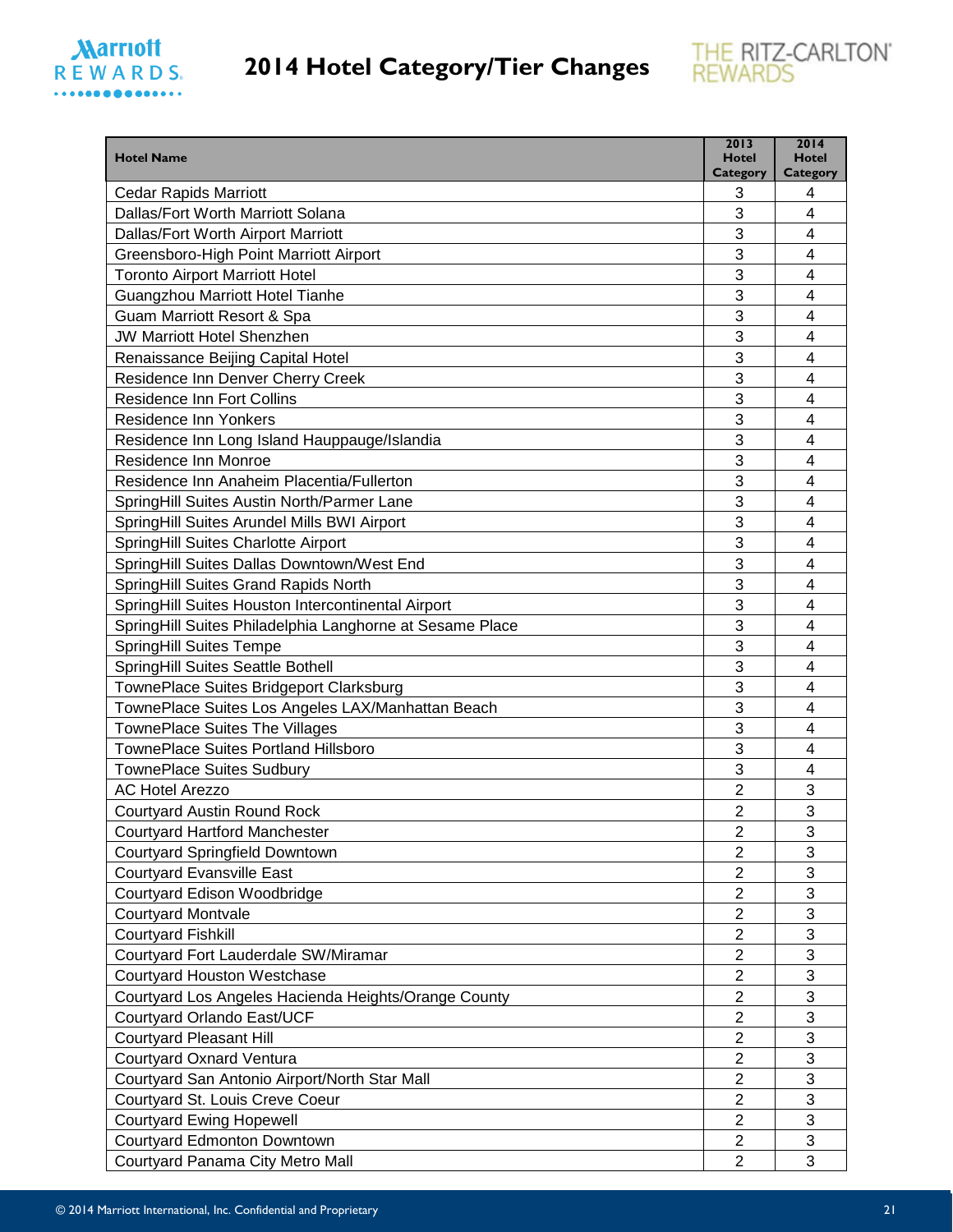



| <b>Hotel Name</b>                                 | 2013<br><b>Hotel</b> | 2014<br><b>Hotel</b> |
|---------------------------------------------------|----------------------|----------------------|
| <b>Courtyard Hamburg Airport</b>                  | Category<br>2        | Category<br>3        |
| Courtyard Doha City Center                        | $\overline{2}$       | 3                    |
| <b>Fairfield Inn Cookeville</b>                   | 2                    | 3                    |
| Fairfield Inn Orangeburg                          | $\overline{2}$       | 3                    |
| Fairfield Inn Cleveland Beachwood                 | $\overline{2}$       | 3                    |
| Fairfield Inn Charlotte Mooresville/Lake Norman   | $\overline{2}$       | 3                    |
| Fairfield Inn and Suites Carlsbad                 | $\overline{2}$       | 3                    |
| Fairfield Inn Springfield                         | 2                    | 3                    |
| Fairfield Inn Arlington Near Six Flags            | $\overline{2}$       | 3                    |
| Fairfield Inn Detroit Metro Airport Romulus       | $\overline{2}$       | 3                    |
| <b>Fairfield Inn Fresno Clovis</b>                | $\overline{2}$       | 3                    |
| <b>Fairfield Inn Florence</b>                     | 2                    | 3                    |
| Fairfield Inn Athens (AL)                         | $\overline{2}$       | 3                    |
| Fairfield Inn Los Angeles West Covina             | $\overline{2}$       | 3                    |
| <b>Fairfield Inn Memphis East</b>                 | $\overline{2}$       | 3                    |
| Fairfield Inn Minneapolis-St. Paul Airport        | $\overline{2}$       | 3                    |
| Fairfield Inn Oshkosh                             | $\overline{2}$       | 3                    |
| Fairfield Inn Stillwater                          | $\overline{2}$       | 3                    |
| <b>Fairfield Inn Smithfield</b>                   | $\overline{2}$       | 3                    |
| Fairfield Inn San Antonio Airport/North Star Mall | $\overline{2}$       | 3                    |
| Fairfield Inn & Suites Tacoma Puyallup            | $\overline{2}$       | 3                    |
| Fairfield Inn Salt Lake City Draper               | 2                    | 3                    |
| Fairfield Inn Ukiah Mendocino County              | 2                    | 3                    |
| Fairfield Inn Tampa Brandon                       | $\overline{2}$       | 3                    |
| SpringHill Suites Newnan                          | 2                    | 3                    |
| SpringHill Suites Austin Round Rock               | $\overline{2}$       | 3                    |
| SpringHill Suites Scranton Wilkes-Barre           | $\overline{2}$       | 3                    |
| SpringHill Suites Chicago Bolingbrook             | $\overline{2}$       | 3                    |
| SpringHill Suites Grand Rapids Airport Southeast  | $\overline{2}$       | 3                    |
| SpringHill Suites Houston Baytown                 | $\overline{2}$       | 3                    |
| SpringHill Suites Houston Katy Mills              | $\overline{c}$       | 3                    |
| SpringHill Suites Houston The Woodlands           | 2                    | 3                    |
| SpringHill Suites Tampa North/Tampa Palms         | $\overline{2}$       | 3                    |
| TownePlace Suites Colorado Springs South          | $\overline{2}$       | 3                    |
| TownePlace Suites Colorado Springs                | $\overline{2}$       | 3                    |
| TownePlace Suites Denver West/Federal Center      | $\overline{2}$       | 3                    |
| <b>TownePlace Suites Elko</b>                     | $\overline{2}$       | 3                    |
| TownePlace Suites Fort Lauderdale Weston          | $\overline{2}$       | 3                    |
| TownePlace Suites Miami Airport West/Doral Area   | $\overline{c}$       | 3                    |
| <b>TownePlace Suites Monroe</b>                   | $\overline{2}$       | 3                    |
| Fairfield Inn Atlanta Alpharetta                  | 1                    | $\overline{2}$       |
| Fairfield Inn Atlanta Suwanee                     | 1                    | $\overline{2}$       |
| Fairfield Inn Plainville                          | 1                    | 2                    |
| Fairfield Inn Boise Nampa                         | 1                    | 2                    |
| Fairfield Inn Burlington                          | 1                    | $\overline{2}$       |
| <b>Fairfield Inn Battle Creek</b>                 | 1                    | $\overline{2}$       |
| Fairfield Inn Dallas Plano                        | 1                    | $\overline{2}$       |
| Fairfield Inn Dallas Plano/The Colony             | 1                    | $\overline{2}$       |